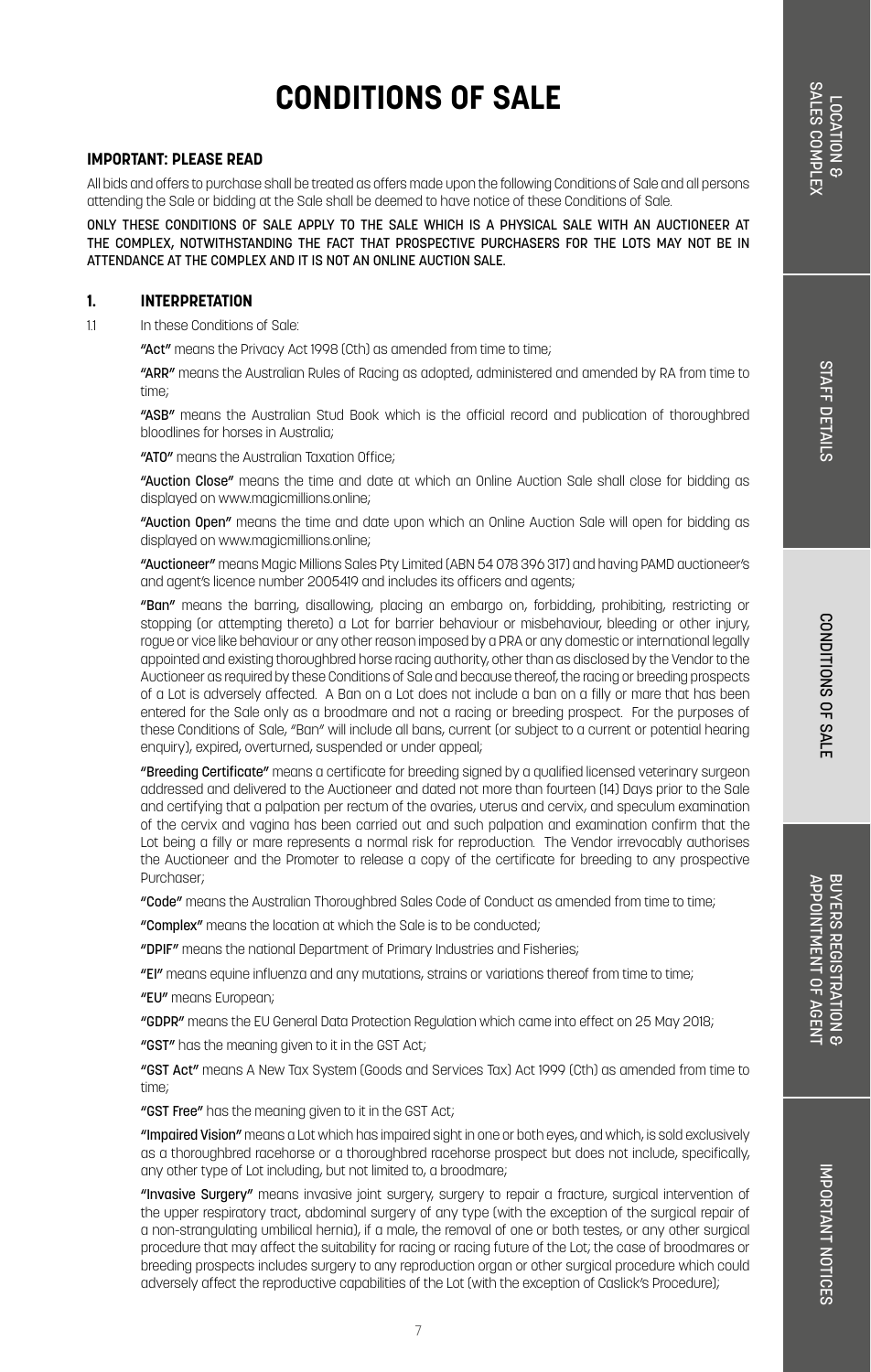"Lot" means (where the context allows) any horse (includes gelding, colt, filly and mare and the expression "colt" includes rig or crypt orchid namely male animals in which one or both testes have not descended into the scrotum from the abdomen), share in a horse or horse syndicate, nomination for a stallion service, and in case of a mare with foal at foot, or, a mare in foal, both the mare and the foal or other Lot nominated for sale at the Sale;

"Magic Millions Export Declaration Form" means the export declaration form prescribed by and available upon request from the Auctioneer and as required by the GST Act;

"Magic Millions Insurance" means Magic Millions Insurance Brokers Pty Ltd (ABN 12 1074 592 90);

"NDB" means the Privacy Amendment (Notifiable Data Breaches) Act 2017 which came into effect on 22 February 2018;

"Online Auction Sale" means a sale where Lots are listed for sale, online, on www.magicmillions.online and sold to the highest prospective Purchaser for the period commencing at the Auction Open and ending with the Auction Close and these Conditions of Sale do not apply to an Online Auction Sale;

"PAMD" means the Property Agents and Motor Dealers Act 2000 and as amended from time to time; "Partnership" means Magic Millions Sales Partnership (ABN 99 519 379 694);

"PPSA" means the Personal Property Securities Act 2009 which took effect on 30 January 2012 and any amendments thereto from time to time;

"PPSR" means the personal property securities register established pursuant to the PPSA;

"PRA" means the Principal Racing Authority in each state and territory in Australia which control, regulate and supervise racing in each state and territory in Australia with approval of but subject to RA;

"Pregnancy Certificate" means a certificate signed by a qualified licensed veterinary surgeon addressed and delivered to the Auctioneer and dated no more than fourteen (14) days prior to the Auction and certifying a rectal and / or ultrasonographic examination has been carried out and such examination confirms that the Lot being a broodmare is pregnant. The Vendor irrevocably authorises the Auctioneer and the Promoter to release a copy of the Pregnancy Certificate to any prospective Purchaser;

"Promoter" means Magic Millions Promotions Pty Limited (ABN 41 088 197 200) or any other party, identified in the Sale Catalogue or other documentation issued in respect of the Sale as the promoter or sponsor of the Sale or a Race Series in association with which the Sale is conducted;

"Purchaser" means the person or corporation to whom any Lot is sold as referred to in Condition 2 of these Conditions of Sale;

"RA" means Racing Australia which is the peak national administration body for thoroughbred racing in Australia, responsible for the governance of the ARR and the RASB in an effort to ensure worldwide best practice standards of integrity and animal welfare. Each PRA is a member of RA

"Race Series" means the closed race series or incentive race series (if any) identified in the Sale Catalogue or other documentation issued in respect of the Sale;

"RASB" means the rules of the ASB as administered by the ASB from time to time;

"Repository" means the repository to be established by the Auctioneer / Promoter at the Complex at least four (4) days prior to the commencement of the Sale, the conditions of entry into which and use of the services of which are set out in the Repository Conditions displayed at the Repository, the terms of which the Purchaser acknowledges having read and understood prior to the purchase of a Lot;

"Repository Conditions" means the conditions of entry into the Repository for the purpose of inspecting the X-Rays and other terms and conditions relating to the terms and conditions of access and inspection as displayed at the Repository;

"Roarer" means a condition known as laryngeal hemiplegia, a condition caused by damage or degeneration of the laryngeal nerve and the Lot is known as a "Roarer" because of the sound they make and includes "Roarers";

"Sale" means the sale for which a Lot is nominated, accepted and offered for sale by the Auctioneer at the Complex;

"Sale Catalogue" means the catalogue to which the Sale relates and which includes the Lot;

"Security Interest" has the meaning attributed to it in the PPSA;

"Symptoms" means any symptoms associated with Roarers, Windsuckers, Wobblers, Impaired Vision, Invasive Surgery, botulism, EI, equine morbillivirus (Hendra virus), nipah virus or any other virus, or any significant condition or symptoms indicating the need for or requiring Treatments;

"Treatments" means applications, medications, masking acts or masking attempts designed to or resulting in non-disclosure of a fault, defect or vice, or treatments for any Symptoms, that may affect the suitability for the racing or breeding future of the Lot, or treatments involving the use of anabolic androgenic steroids or which is a weanling, yearling or two (2) year old that has been treated with bisphosphonates or treatments otherwise identified and prohibited by the ARR from time to time, or any significant condition requiring antimicrobial therapy or anti-inflammatory treatment, and, has and will comply with all directions, protocols and regulations made or declared by DPIF, the ASB and all other competent authorities having lawful jurisdiction with respect to the diagnosis and treatment of EI;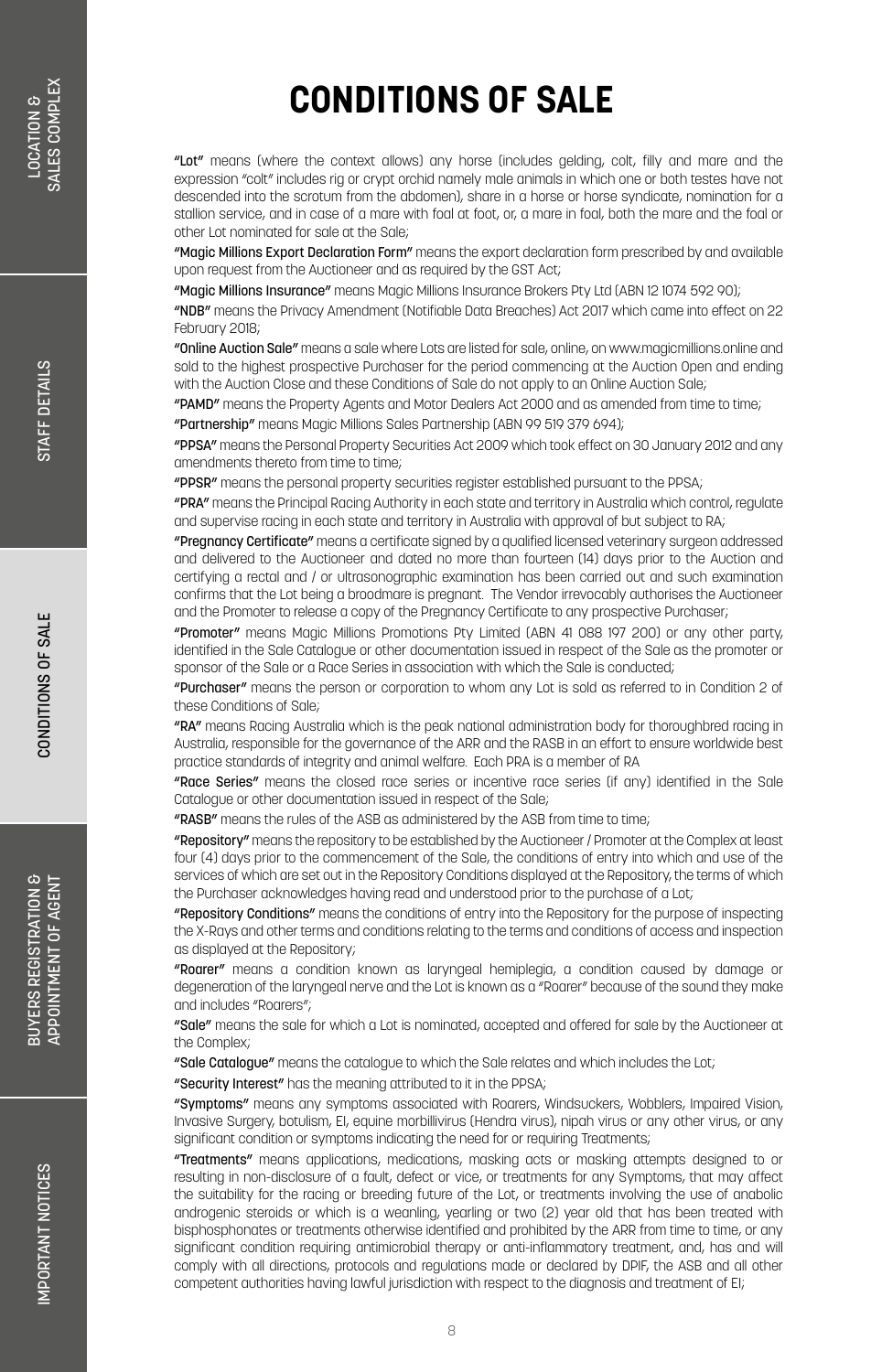"Vendor" means the person or corporation on whose behalf any Lot is sold by the Auctioneer and where more than one shall mean each severally and any two or more jointly;

"Windsucker" means a Lot which suffers from the vice of noisily drawing in and swallowing air through its mouth;

"Wobbler" means a Lot which stands or moves unsteadily or with uncertain direction;

"X-Rays" means the set of X-Rays deposited at the Repository, physical or digital format, (along with any reports, certificates, notes, writings or information deposited therewith, including historical records of operations, applications, medications or any treatment provided to each Lot) made available by the Vendor with respect to a Lot for inspection by the Purchaser's qualified licensed veterinary surgeon, such X-Rays being in the minimum number and taken strictly in accordance with the specifications detailed in the Repository Conditions and otherwise subject to the Repository Conditions displayed at the Repository, the terms of which the Purchaser acknowledges as having read and understood prior to the purchase of a Lot.

- 1.2 Words not specifically defined in these Conditions of Sale will have the meaning one would normally attribute to them such as the name of a country, state or territory, as referred to in these Conditions of Sale.
- 1.3 Where the Purchaser of any Lot comprises more than one person or corporation these Conditions of Sale shall bind each such person or corporation severally and any two or more of such persons or corporations jointly.
- 1.4 A prospective Purchaser is taken to be a principal unless, before bidding, the prospective Purchaser has given to the Auctioneer a copy of a written authority from a third party principal to bid for or on behalf of that third party principal.

#### **2. CONDUCT OF SALE**

- 2.1 The Vendor shall have the right to bid personally or through an agent.
- 2.2 All prospective Purchasers must have registered their names and addresses with the Auctioneer prior to the commencement of the Sale. A prospective Purchaser may bid online at www.magicmillions.com.au and these Conditions of Sale only will apply to such prospective Purchasers. A prospective Purchaser must be a minimum age of 18 to register and bid on any Lot. Each prospective Purchaser warrants that he / she has the capacity to enter into a legally binding contract to purchase a Lot and will if requested by the Auctioneer or the Promoter provide identification evidence of the potential Purchaser's age.
- 2.3 The highest prospective Purchaser shall be the Purchaser, subject to any reserve price. Should any dispute arise concerning bidding, the Lot shall be immediately put up for resale at the last undisputed bid or the dispute may be determined by the Auctioneer, whose decision shall be final and binding.
- 2.4 The Auctioneer shall have the right, in its absolute discretion to:
- 2.41 Determine who is the Purchaser;
- 2.4.2 Settle any dispute in such manner as it thinks fit;
- 2.4.3 Withdraw any Lot before or during the Sale without giving a reason therefore;
- 2.4.4 Advance the bidding as it thinks fit;
- 2.4.5 Exclude any person from the Sale venue;
- 2.4.6 Refuse to acknowledge any bid without giving any reason therefore, and the Auctioneer's decision shall be final and binding upon all persons;
- 2.4.7 Determine an upset price on each Lot entering the ring. If an opening bid of the appropriate figure is not forthcoming to the Auctioneer's call within thirty (30) seconds, a Lot may be passed out of the ring. The Vendor shall be entitled to instruct the Auctioneer to re-offer that Lot on or before the completion of the Sale and the Lot shall be re-offered without reserve; or
- 2.4.8 Bid as an agent on behalf of a principal.
- 2.5 Subject to any reserve price, all Lots are sold at the final bid accepted by the Auctioneer in Australian currency dollars. Any other bids or currencies displayed on the indicator board at the Complex are displayed as a guide only.
- 2.6 As soon as practical after the fall of the hammer the Purchaser will sign an agreement (if any), for the sale/acknowledgement of purchase form in a form requested by the Auctioneer.
- 2.7 Any Auctioneer's announcements on the day of the Sale which are announcements from the Auctioneer's stand will take precedence over:
- 2.71 These Conditions of Sale:
- 2.7.2 Any statements in the Sale Catalogue; or
- 2.7.3 Any other written or oral statement, particular or representation previously published or made.
- 2.8 Any further or different conditions relating to any Sale or any Lot or any Purchaser must be recorded in writing and signed prior to the Sale by or on behalf of the Vendor, the Purchaser and the Auctioneer, and, if not so recorded, shall be of no effect.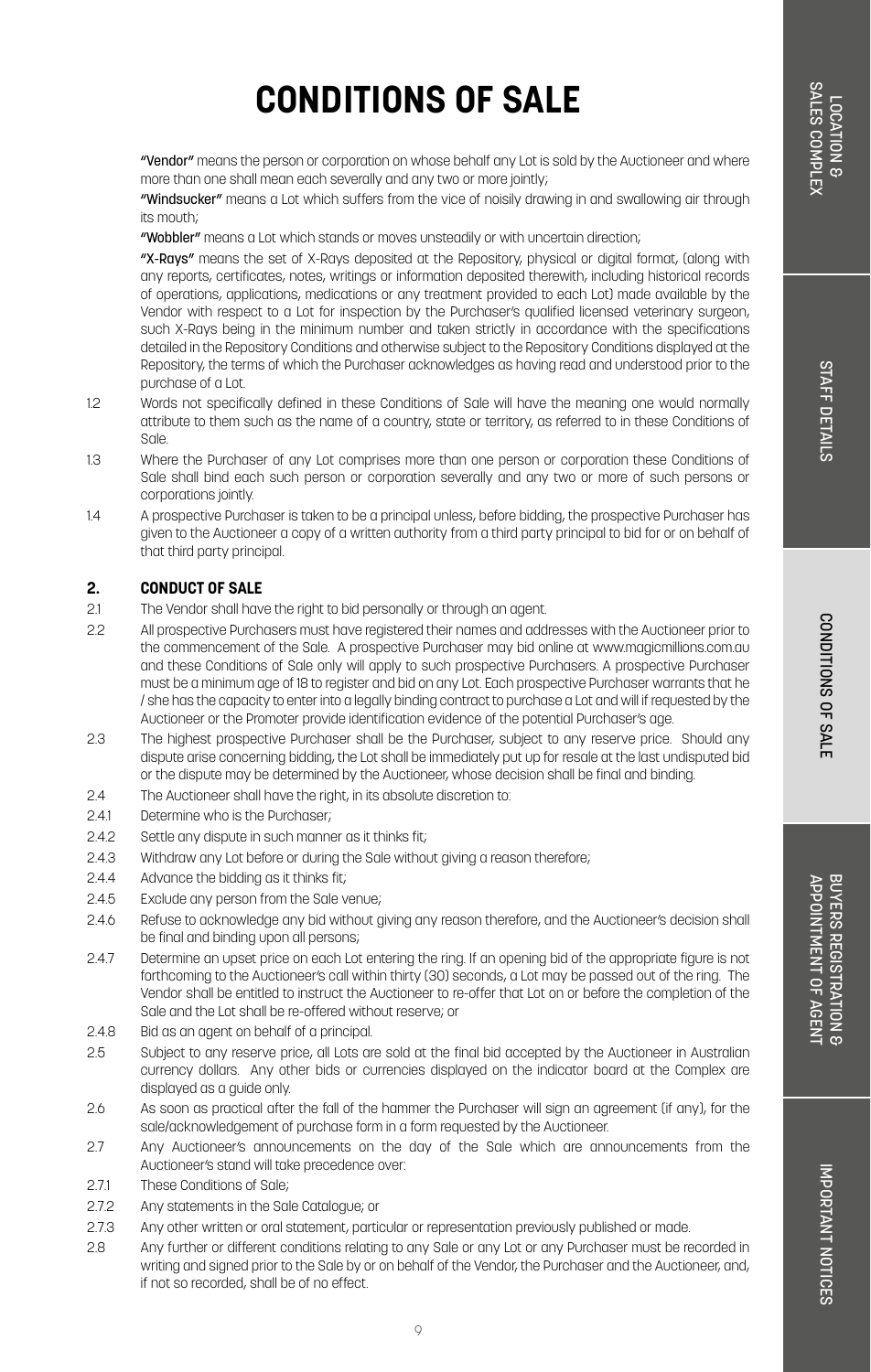### **3. RESERVED SALE**

- 3.1 Where the Sale is conducted as a reserved sale, the following provisions will apply.
	- Reserve cards will be mandatory. The Vendor must advise the Auctioneer in writing of the reserve price for each Lot before the Lot is offered for sale. Where no reserve card is provided the Vendor or his representative must attend in the Auctioneer's rostrum to advise the Auctioneer and will be required to sign a reserve card before leaving the rostrum if the Lot is passed in. Should there be no reserve card, no Vendor or Vendor's representative in the Auctioneer's rostrum at the time that the Lot is offered for sale, then the Lot shall be sold to the highest prospective Purchaser and the Vendor shall pay the full commission and any other amounts payable.
- 3.3 The last prospective Purchaser shall have the option to purchase at the reserve price of a passed in Lot. This option must be exercised prior to the Lot leaving the Sale ring. The Auctioneer shall be entitled to commission on any Lot so sold, as if it were sold under the hammer.

### **4. RISK AND EXPENSE**<br>41 **Linon the foll of the bo**

- 4.1 Upon the fall of the hammer, or the satisfaction of the last of any Conditions of Sale, whichever should be the later, each Lot shall be at the risk and expense in all respects of the Purchaser and the Purchaser shall indemnify the Auctioneer in respect of and pay to the Auctioneer on demand all loss, damage, costs and expenses incurred or suffered by the Auctioneer in respect of the Lot while the Lot is at the Purchaser's risk and expense. In particular, the Purchaser will be liable for livery, agistment and transport charges for Lots not removed on the day of the Sale and they may be moved to alternate stables or agistment at the Auctioneer's discretion. Payment for Lots shall not be regarded as made until such charges have been paid. The Purchaser will comply strictly with Conditions 6.9, 9.4 and 12 of these Conditions of Sale with respect to insurance for each Lot purchased.
- 4.2 Prior to the fall of the hammer, or the satisfaction of the last of any Conditions of Sale, whichever should be the later, each Lot shall be at the risk and expense in all respects of the Vendor, and the Vendor shall indemnify the Auctioneer in respect of and pay to the Auctioneer on demand all loss, damage, costs and expenses incurred or suffered by the Auctioneer in respect of the Lot while the Lot is at the Vendor's risk and expense.
- 4.3 Notwithstanding any other provisions hereof, the Auctioneer shall not be liable for any damage, loss or injury occurring to any Lot or to any person or property caused by any Lot, whether caused by disease, accident, the negligence of the Auctioneer or otherwise and whether the Lot shall be in the custody, control or possession of the Auctioneer or otherwise.
- 4.4 The Auctioneer may upon receipt of written instructions so to do or where the Auctioneer in its absolute discretion considers it desirable to do so, make arrangements on the Purchaser's or Vendor's behalf for the stabling, feeding, transportation or general attendance to Lots while at the Sale venue provided that the Auctioneer accepts no responsibility for any act or omission whether negligent or otherwise in respect of the stabling, feeding, transportation or general attendance of any Lot.
- 4.5 Any Lot not sold or in respect of which any sale is subsequently terminated shall remain at or revert to the risk and expense in all respects of the Vendor who shall arrange for the removal of the Lot immediately following the sale of the Lot.

### **5. INSPECTION AND EXAMINATION**<br>51 All ots may be inspected at reason

- All Lots may be inspected at reasonable times prior to the Sale. Prior to the Sale, a prospective Purchaser may arrange for a veterinary examination of a Lot with the Vendor. Such examination shall be carried out in the privacy of a stable and may not be carried out in the Sale ring or within the public view. The cost of this examination shall be paid for by the prospective Purchaser, solely to whom (subject to the prospective Purchaser's instructions to the contrary) the independent veterinarian should make his report. The Auctioneer or Vendor may refuse examination.
- 5.1.1 Prior to the Sale, the inspection and examination may also include accessing and inspecting material, if any, that the Vendor has submitted to the repository.
- 5.2 The Purchaser assumes all consequences and risk arising from failure to carry out an inspection or to seek an inspection or to seek a veterinary examination of a Lot.

### **6. PURCHASE AND PAYMENT**<br>61 On the foll of the hommer the

- 6.1 On the fall of the hammer the Purchaser shall give his name and address and the name and address of the principal for whom he bids (if applicable) to the Auctioneer and shall immediately complete, sign and hand to the Auctioneer an acknowledgement of his purchase in such form as shall be required by the Auctioneer and provide to the Auctioneer any such other information in respect of the purchase as the Auctioneer may reasonably require.
- 6.2 If the Purchaser fails to comply with the requirements of Condition 6.1 of these Conditions of Sale, then the Auctioneer may elect to declare the Purchaser in default and cancel the sale and resell the Lot. If, on resale of the Lot, a lower price is obtained, then the difference in price plus any expenses of the resale shall be a debt owing by the Purchaser to the Vendor payable on demand, with interest at the rate of 1.25% per month from the date of resale until payment.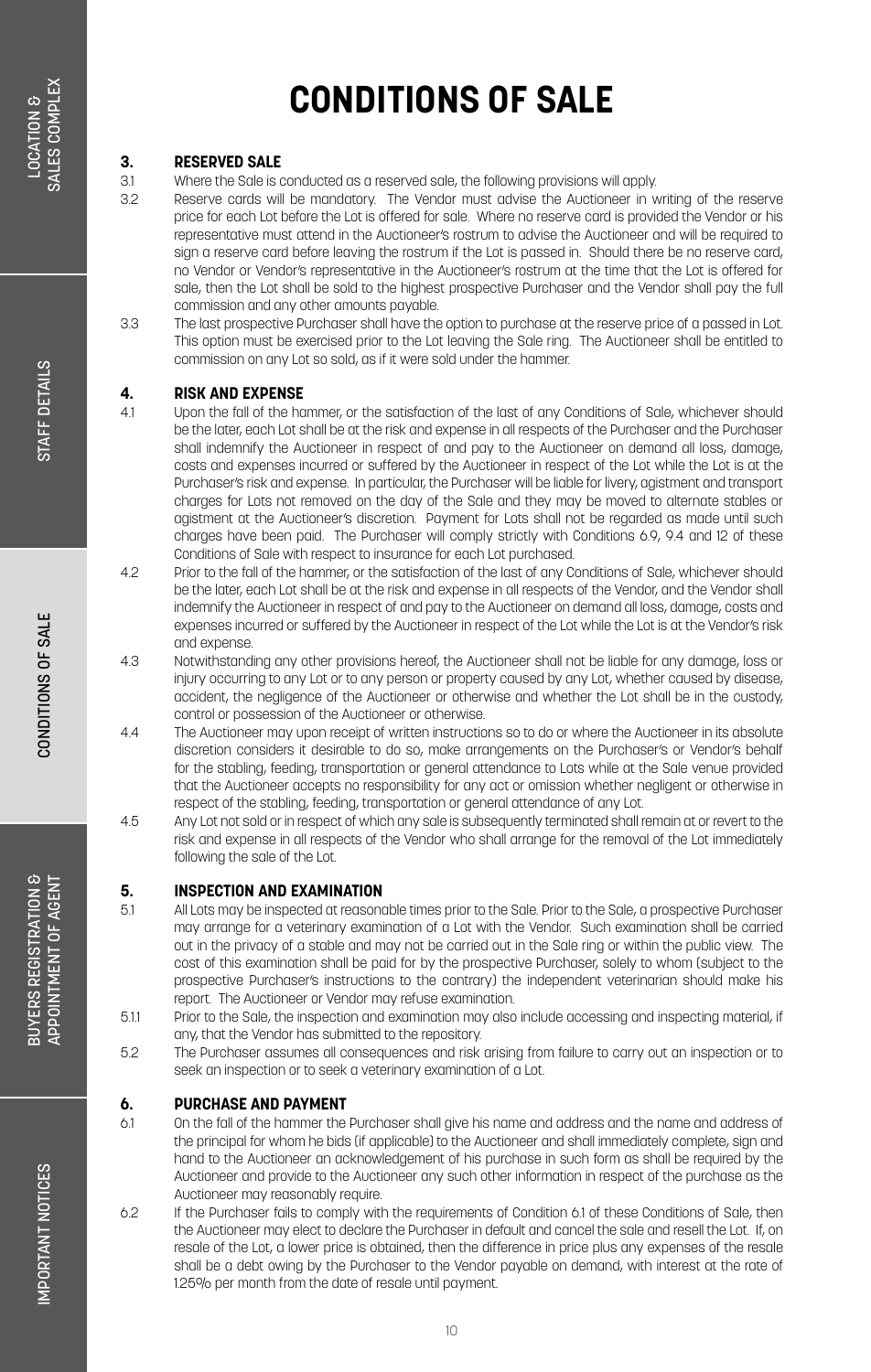CONDITIONS OF SALE

- 6.3 Each Lot is sold with all engagements, if any.
- 6.4 Subject to Condition 9 of these Conditions of Sale, the full purchase price shall be due and payable to the Auctioneer in Australian currency within one hour of purchase or within such other period of time as the Auctioneer or Vendor may permit pursuant to Condition 9 of these Conditions of Sale, time being of the essence, notwithstanding that delivery may not have been made.
- 6.5 The Auctioneer may in its absolute discretion reject payment otherwise than in cash or an unendorsed bank cheque.
- 6.6 The Purchaser shall pay the Auctioneer on demand all collection costs and expenses (including legal costs on a Solicitor & own client basis) incurred in recovering any payment from the Purchaser.
- 6.7 The Purchaser authorises the Auctioneer to disclose information relating to the Purchaser's creditworthiness or default in payment to a credit reporting agency if the Purchaser is in arrears in making payments relating to credit provided (1) sixty (60) days have elapsed since the day on which payment was due and payable by the Purchaser, and, (2) the Auctioneer has sent written notice to the last known address of the Purchaser advising the Purchaser of the overdue payment and requesting payment of the amount outstanding.
- 6.8 Any dispute arising between the Vendor and the Purchaser in relation to a Lot must be resolved between the Vendor and the Purchaser and neither the Vendor nor the Purchaser may return to the Auctioneer or the Auctioneer's stables any Lot the subject of a dispute or otherwise.
- 6.9 So long as any part of the purchase price, any interest payable thereon or any other charges are payable pursuant to these Conditions of Sale and for so long as the Lot is the subject of any credit or terms agreement with the Auctioneer, the Vendor or any other party, the Purchaser must insure the Lot at the Purchaser's cost and expense (in an amount not less than the purchase price of the Lot) against all risks including mortality with the interests of the Vendor and the Auctioneer noted thereon, keep the Lot in a safe and secure place and in good health and condition, and, at all times advise the Vendor and the Auctioneer of the location of the Lot (and allow them or their agents access or arrange for them access without notice and take possession of the Lot), and, not perform (or allow any other person to perform) surgery on the Lot (without the prior written approval of the Vendor and the Auctioneer in the absence of an emergency as determined by a qualified licensed veterinary surgeon where oral approval will only be required), and not remove the Lot outside Australia, and, not grant, or purport to grant, or take, or purport to take, any Security Interest envisaged by Condition 32 of these Conditions of Sale or otherwise over the Lot that would be adverse to the interests of the Vendor and / or the Auctioneer.
- 6.10 The Purchaser shall not, until the full purchase price is paid and all other obligations to the Vendor and the Auctioneer are fulfilled, register or attempt to register any Security Interest in the Lot.
- 6.11 If the person signing the Purchaser's acknowledgement of purchase or bidding on behalf of the Purchaser is not the purchaser of a Lot (whether the person is a director, agent, attorney or otherwise), such person guarantees to the Vendor and to the Auctioneer the performance of the Purchaser under these Conditions of Sale, and indemnifies the Vendor and the Auctioneer for any loss and damage arising from any default or breach by the Purchaser. This guarantee and indemnity may only be waived in writing by a director of the Auctioneer or by the acceptance by the Auctioneer of a duly completed appointment of agent form.
- 6.12 The Vendor acknowledges and accepts that the Auctioneer will only be required to issue one cheque for the purchase price to the Vendor of a Lot where the Vendor comprises a syndicate of members. The Vendor accepts and acknowledges that the person nominating the Lot for sale on behalf of the Vendor is the person to whom the payment of the purchase price is to be made. In the event that there is a dispute among syndicate members as to payment or otherwise or a syndicate member requires a separate cheque, the Auctioneer has a right to hold the payment in trust pending a decision by the syndicate members in accordance with their syndicate agreement / partnership agreement as to whom the cheque in payment will be made. The Vendor indemnifies the Auctioneer against all claims made by syndicate members.
- 6.13 The Purchaser will, if a corporation or a trustee of a trust, if requested by the Auctioneer, provide guarantees for the performance of its obligations pursuant to these Conditions of Sale and procure the guarantors of such performance to execute a deed of guarantee in a form required by the Auctioneer on or before registration of the Purchaser for the Sale.
- 6.14 The Vendor irrevocably authorises and directs the Auctioneer to deduct from the purchase price for any Lot sold on behalf of the Vendor any moneys due and owing to the Auctioneer or the Promoter, past, present or future, prior to accounting to the Vendor for the balance of the purchase price (if any).
- 6.15 The Vendor assigns fully to the Auctioneer all its interest, beneficial and legal, in any authority that the Vendor may have signed in favour of any party with respect to the allocation of the purchase price for any Lot sold on behalf of the Vendor by the Auctioneer and irrevocably appoints the Auctioneer his attorney to do all things necessary and execute all documents to give effect to this Condition of Sale and to amend or withdraw any such authority in its absolute discretion.

BUYERS REGISTRATION & APPOINTMENT OF AGENT BUYERS REGISTRATION & APPOINTMENT OF AGENT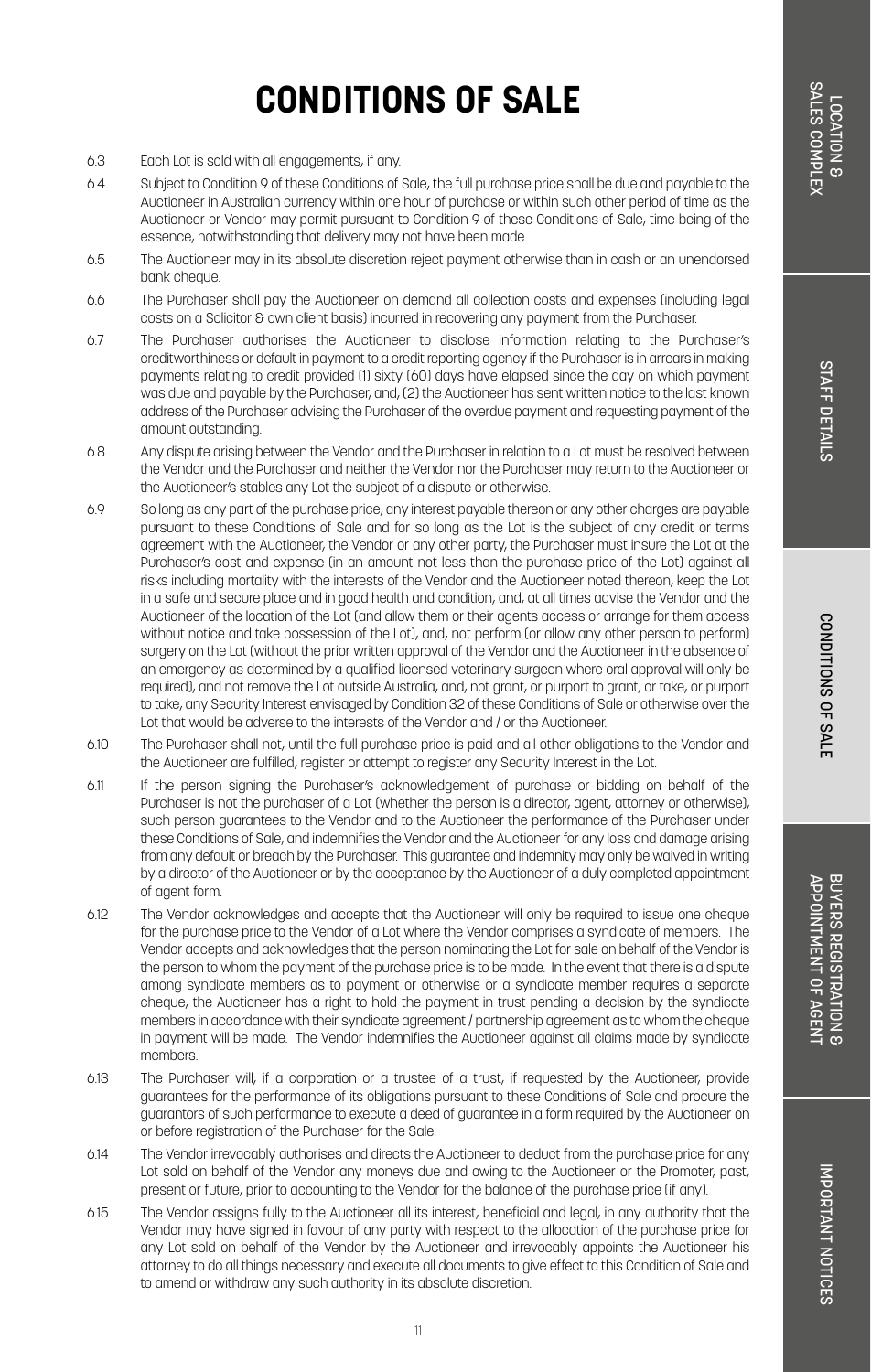### **7. GST**

7.1 All lots are offered on a GST exclusive basis.

- 7.2 GST is payable on the purchase price of thoroughbreds where the Vendor is registered for GST.
- 7.3 The GST registration status of each Vendor is noted on the catalogue page for each lot offered.
- 7.4 Where a Vendor is fully registered for GST, GST of 10% (or such payment as is at that time required to be paid by the GST Act) will be added to the final bid price.
- 7.5 Where a Vendor is not registered for GST, no GST is added to the final bid price.
- 7.6 The Vendor and the Purchaser undertake to do all things necessary to ensure that the provisions of the GST Act are met in relation to sales that do not, or claim not to attract GST.
- 7.7 Neither the Auctioneer, nor the Promoter, or any of their associated entities accept (and this is agreed by the Vendor and Purchaser) liability for any GST liability arising as between the Purchaser and the Vendor and the ATO in respect of bloodstock sold by the Auctioneer either at auction or by private sale.
- 7.8 A Vendor who is not a resident of Australia agrees that he will offer his Lot/s for sale on the basis that the sale/s will be made in Australia.
- 7.9 GST is payable on all services provided by or through the Auctioneer and the Promoter and any of their associated entities.

#### **8. GST & EXPORT**

- 8.1 In accordance with the GST Act the Auctioneer is required to charge GST on all Lots sold (subject to Conditions 7.4 and 7.5 of these Conditions of Sale).
- 8.2 The Purchaser must pay to the Auctioneer all GST invoiced.
- 8.3 The Vendor and the Purchaser acknowledge that it is their responsibility to acquaint themselves with and comply with the requirements of the GST Act at their cost.
- 8.4 The Vendor acknowledges that the Auctioneer has no responsibility to pay the GST to the Vendor until such time as it is paid by the Purchaser.
- 8.5 If a Lot is purchased for the purpose of export the following shall apply:
- 8.5.1 If a Purchaser, who is not registered or required to be registered for GST desires to export a Lot and signs and gives to the Auctioneer a properly completed and signed Magic Millions Export Declaration Form, then the Auctioneer will not add GST to the price of the Lot sold, except in the circumstances set forth in the Magic Millions Export Declaration Form where the Purchaser of the Lot acknowledges and accepts that GST is payable in respect of the Lot:
- 8.5.1.1 If a purchaser is registered or required to be registered for GST, then GST is payable regardless of export status (subject to Conditions 7.4 and 7.5 of these Conditions of Sale).
- 8.5.2 It is the responsibility of the Purchaser to ensure that the Lot is exported within sixty (60) days of the sale of each Lot:
- 8.5.2.1 If export is expected to take longer than 60 days, the purchaser must contact the Auctioneer to apply for an extension to export, for up to 12 months, with the ATO.
- 8.5.3 The Auctioneer will give the Vendor of a Lot referred to in Condition 8.5.1 of these Conditions of Sale, a copy of the relevant Magic Millions Export Declaration Form within 7 days after it is requested by the Vendor.
- 8.5.4 The Purchaser will comply with all obligations imposed upon the Purchaser in the Magic Millions Export Declaration Form.
- 8.5.5 The Purchaser of a Lot referred to in Condition 8.5.1 of these Conditions of Sale must notify the Auctioneer and the Vendor in writing:
- 8.5.5.1 Within 14 days after the Lot has been exported from Australia that the export has taken place;
- 8.5.5.2 At least 4 weeks prior to the expiration of the period of time permitted or approved by the ATO for the export of the Lot from Australia as to whether or not the Lot has been exported and what is intended in relation to is exportation.
- 8.5.6 The Purchaser acknowledges that it is liable for GST of 10% (or such payment as is at that time required to be paid by the GST Act) of the purchase price of the Lot if it is not exported within the period allowed by the ATO to export the Lot. If GST is payable in respect of that Lot and is not paid within 30 days of the Purchaser receiving notification that payment is due, the Purchaser agrees that the amount of the GST is a liquidated debt and will consent to entry of judgement against it for the amount of the GST and it agrees that an affidavit sworn by the Vendor or his solicitor shall be prima facie evidence of the amount of GST payable by the Purchaser.
- 8.5.7 The Purchaser acknowledges that it is liable for GST on the Lot if it is used in anyway considered by the ATO to be commercial in nature or unnecessary to prepare them for export. This includes (but is not limited to) racing for prizemoney, using for commercial breeding or reselling prior to export. Breaking in, training & barrier-trials are acceptable and will not deny GST Free status.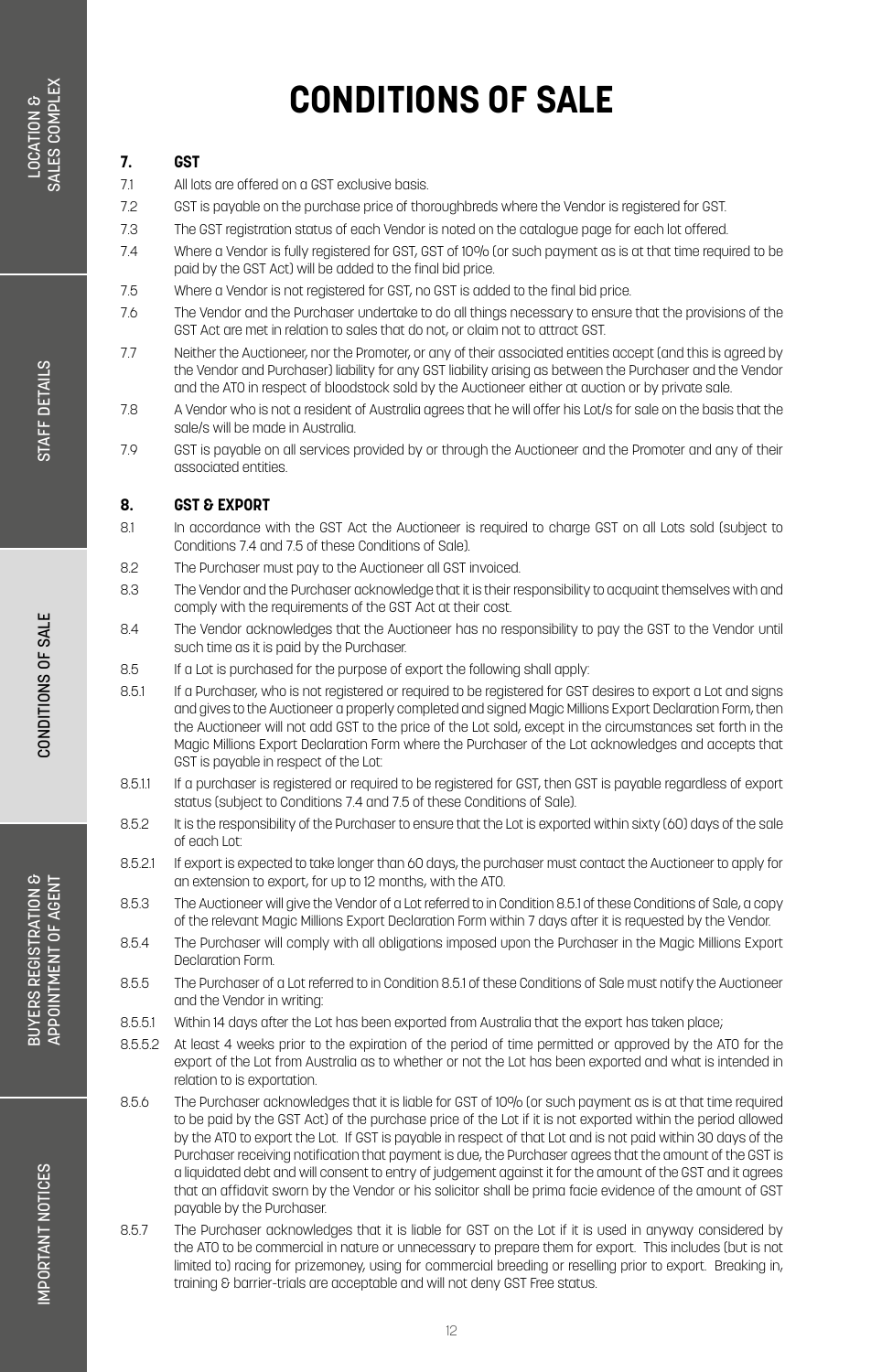# **STAFF DETAILS** STAFF DETAILS

## **CONDITIONS OF SALE**

### **9. CREDIT ARRANGEMENTS**

- Any Purchaser requiring credit from the Auctioneer or Vendor must enter into a satisfactory credit or terms agreement with the Auctioneer or Vendor in writing prior to the Sale. All such agreements entered into at any time prior to delivery of the Lot shall be made by the Auctioneer as principal and not as agent of the Vendor and such agreements shall not form part of any sale and purchase whether made by auction or private sale.
- 9.2 Purchasers are cautioned that approval of credit for a prior Sale does not establish credit for Purchasers at the Sale the subject of these Conditions of Sale. To avoid any misunderstanding, a prospective purchaser must re-establish credit before bidding.
- 9.3 The Auctioneer shall not be obliged to acknowledge or accept any credit or terms agreement entered into between the Purchaser and the Vendor until the Auctioneer has received satisfactory written evidence of such credit or terms agreement signed by the Vendor. If the Vendor enters into any credit or terms agreement with the Purchaser, the Auctioneer will not be obliged to pay to the Vendor the purchase price, and, the Auctioneer will not be obliged to collect any part of the purchase price from the Purchaser but the Vendor will still be obliged to pay all moneys due and owing to the Auctioneer, to the Auctioneer, with respect to the sale (immediately when such moneys are due to be paid) irrespective of whether the Vendor has been paid by the Purchaser, and, the Auctioneer will be entitled to register a Security Interest over the Lot (and the assets of the Vendor) to secure the payments due and owing to the Auctioneer by the Vendor.
- 9.4 With regard to the insurance of any Lot purchased by any Purchaser, such Purchaser will strictly comply with his obligations to insure the Lot as is set out in Condition 12.1.2 of these Conditions of Sale.
- 9.5 If a Purchaser requires credit from the Auctioneer or a Vendor, the Purchaser consents to the party asked to provide credit seeking and receiving information from a credit reporting agency with respect to the Purchaser, seeking information from any party to enable the party providing credit to assess the creditworthiness of the Purchaser and allowing the party providing credit to disclose the information obtained as to the Purchaser's creditworthiness to trade insurers and credit reporting agencies. The Purchaser agrees to a credit reporting agencies and trade insurers providing to, and collecting from, the party asked to provide credit, information about the Purchaser's creditworthiness.

### **10. INTEREST**

- 10.1 Without prejudice to the Purchaser's payment obligations pursuant to Condition 6 of these Conditions of Sale, the Purchaser shall pay to the Auctioneer on demand interest at the rate of 125% per month, on;
- 10.1.1 The purchase price of any Lot or part thereof which remains unpaid as at the date of the sale of the Lot, from the date of the sale of the Lot to the date of payment;
- 10.1.2 All other monies payable by the Purchaser to the Auctioneer pursuant to these Conditions of Sale, from the date which the same become payable to the Auctioneer to the date of payment; and
- 10.1.3 all collection costs and expenses (including legal costs on a Solicitor & own client basis) incurred in recovering payment of any monies from the Purchaser from the date that the same are incurred to the date of payment by the Purchaser, such interest to be calculated monthly on daily rests and be capitalised monthly.

#### **11. DELIVERY**

- 11.1 The Auctioneer shall not be obliged to deliver any Lot to the Purchaser until:
- 11.1.1 The Auctioneer shall have received from the Purchaser full payment of all monies payable by the Purchaser to the Auctioneer pursuant to these Conditions of Sale (including the purchase price for the Lot, unless the Auctioneer is satisfied, in its absolute discretion, that a prior credit or terms agreement in writing has been made with the Auctioneer or Vendor) or any other agreement, oral or written, entered into between the Auctioneer or Vendor and the Purchaser, and until all bills of exchange tendered in payment have been honoured;
- 11.1.2 The Purchaser shall have completed, signed and delivered to the Auctioneer a delivery slip in such form as shall be required by the Auctioneer;
- 11.1.3 The Purchaser shall have complied to the satisfaction of the Auctioneer, with all his other obligations under these Conditions of Sale, including without limitation, his obligations in respect of insurance of the Lot pursuant to Condition 12 of these Conditions of Sale; and
- 11.1.4 Where the Purchaser requires the Lot to be delivered to his agent, the Auctioneer has received a written direction from the Purchaser directing the Auctioneer to deliver the Lot to such agent providing that nothing in this Condition of Sale shall oblige the Auctioneer to obtain such written authority from an agent prior to delivering any Lot to such agent.
- 11.2 The Purchaser shall remove his Lot from the Sale venue within twenty-four (24) hours of the sale of the Lot. The Purchaser shall ensure that the Auctioneer has firstly checked and confirmed the identity of the Lot prior to its removal.

#### **12. INSURANCE**

12.1 Where the Auctioneer or the Vendor agrees to deliver any Lot to the Purchaser (subject at all times to Conditions 9 and 11 above of these Conditions of Sale):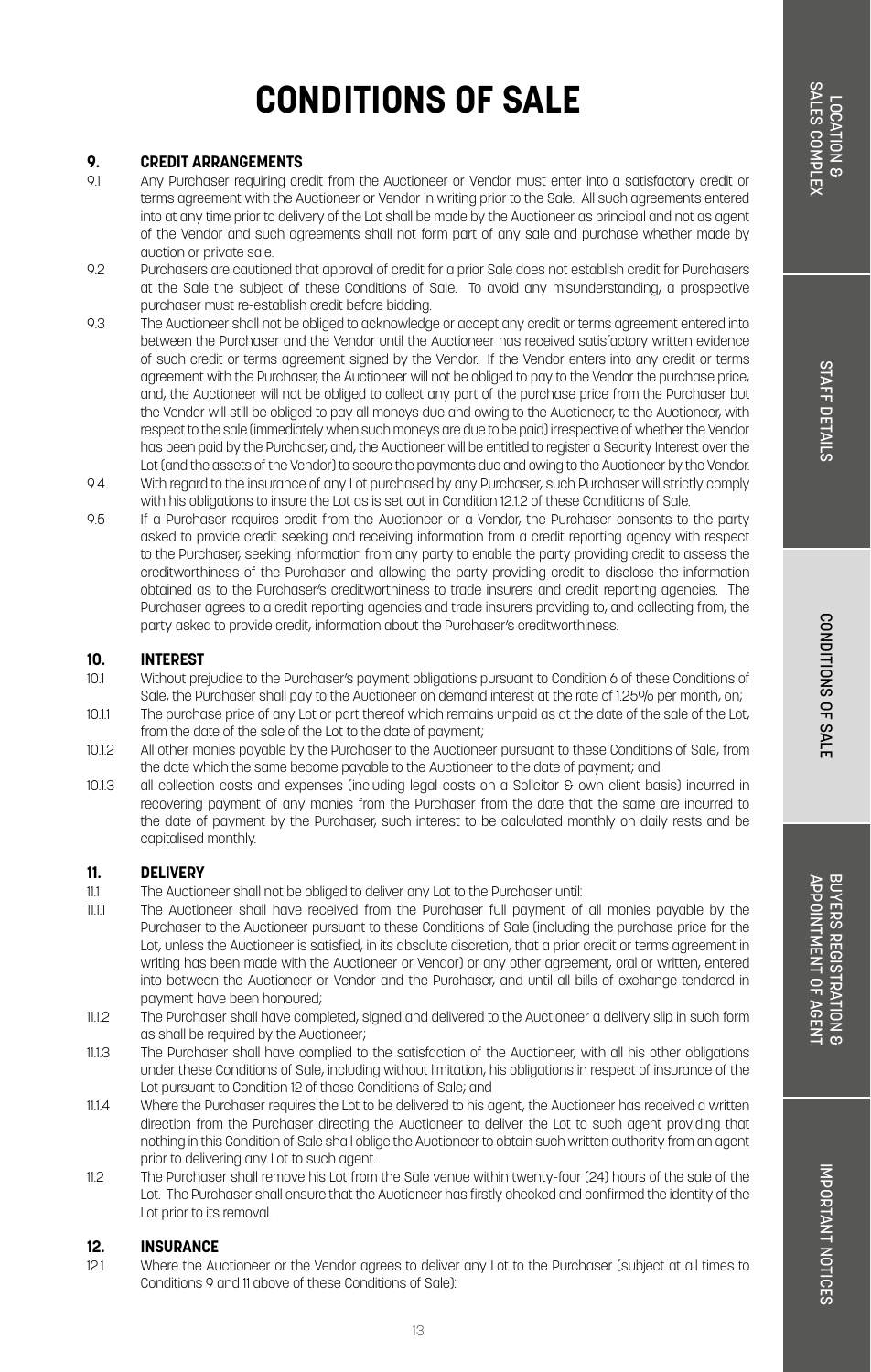12.1.1 Prior to the Auctioneer receiving from the Purchaser full purchase price for the Lot; or<br>12.1.2 Further to Condition 9.4 of these Conditions of Sale, where a finance agreement is

- 12.1.2 Further to Condition 9.4 of these Conditions of Sale, where a finance agreement is made between the Auctioneer and the Purchaser or the Vendor and the Purchaser whether before or after the Sale, the Purchaser will effect and maintain at the Purchaser's cost and expense, against all risks including mortality, insurance (in an amount not less than the purchase price of the Lot) with Magic Millions Insurance or any other insurer or insurance broker who specialises in such insurance as selected by the Purchaser for a period until such time as the Auctioneer and/ or the Vendor shall have received all monies payable in respect of the Lot or repayable by the Purchaser pursuant to any credit agreement entered into in respect of the purchase of the Lot and the Purchaser shall ensure that the policy of insurance bears an endorsement noting the Auctioneer's and the Vendor's (as the case may be) interest in the Lot and the Purchaser shall execute such documents as may in the opinion of the Auctioneer be necessary to transfer to the Auctioneer and/or the Vendor all the Purchaser's interest under such insurance absolutely.
- 12.2 The Purchaser will immediately deliver to the Auctioneer or the Vendor (as the case may be) a certificate of currency confirming that the Purchaser has complied with his obligations to insure as set out in Condition 12.1.2 of these Conditions of Sale. If the Purchaser fails to provide a certificate of currency to the satisfaction of the Auctioneer or the Vendor (as the case may be) then the Auctioneer or the Vendor may arrange such insurance and the Purchaser shall pay the Auctioneer or the Vendor the cost and expense of such insurance on demand.
- 12.3 The Auctioneer and the Promoter recommend that the Vendor, the Purchaser or any person handling the Lot (as the case may be) immediately effects and maintains for the life of the Lot insurance for any damage, injury or death caused by the Lot in an amount sufficient to protect each of them for each claim as advised by the Purchaser's insurance adviser.

### **13. PURCHASER OF MORE THAN ONE LOT**<br>131 Where a Purchaser purchases more that

- Where a Purchaser purchases more than one Lot at the Sale, the Auctioneer may, in the absence of written directions from the Purchaser to the effect that a payment of the purchase price is to be a payment of the purchase price for a specific Lot, appropriate such payment as it elects to do so and may allocate the payment in relation to any particular Lot or Lots that it determines in its absolute discretion.
- 13.2 Where a Purchaser does not nominate payment for a specific Lot and the Auctioneer splits a payment made by a Purchaser across a number of Lots, such that each Lot is partly paid, the Purchaser accepts, acknowledges and agrees that title to any of those Lots will not pass to the Purchaser until such time as the full purchase price for all the Lots has been paid by the Purchaser.
- 13.3 In the circumstances envisaged by Condition 13.2 above of these Conditions of Sale, the Purchaser accepts, acknowledges and agrees that the Auctioneer is entitled to retain the identification papers for all Lots until payment for all the Lots purchased at the Sale have been paid for.

### **14. TITLE TO LOTS**

- 14.1 Notwithstanding any express or implied provisions herein to the contrary and notwithstanding that delivery of any Lot may have been made or possession obtained, title in a Lot shall not pass to the Purchaser until all monies payable by the Purchaser to the Auctioneer and or the Vendor pursuant to these Conditions of Sale in respect of the Lot shall have been received by the Auctioneer and or the Vendor, and all bills of exchange tendered in payment of such monies have been honoured.
- 14.2 Where delivery of any Lot is made to the Purchaser prior to title in the Lot passing to the Purchaser pursuant to these Conditions of Sale, the Purchaser shall hold the Lot as bailee only and shall not deal with the Lot in any manner inconsistent with the reasonable directions which may be given from time to time by the Vendor and/or the Auctioneer.
- 14.3 Until title to the Lot has passed to the Purchaser, the Purchaser shall not exercise or purport to exercise any rights of ownership or possession including, without limitation, registering or racing the Lot.

#### **15. DEFAULT BY PURCHASER**

- 15.1 In the event that the Purchaser breaches any of these Conditions of Sale and fails to remedy such breach within reasonable time after receiving written notice from the Vendor or Auctioneer requiring such breach to be remedied, or all monies payable by the Purchaser to the Auctioneer pursuant to these Conditions of Sale shall not have been paid and liquidated by the due date for payment thereof, or where the Auctioneer has, in its discretion, agreed to an extension of the date for payment (in which event time shall be of the essence in respect of such extended date) and the same shall not have been paid and liquidated by such extended date, the Auctioneer or the Vendor may at any time without prejudice to any other rights or remedies which the Auctioneer or Vendor may have at law or in equity and without notice to the Purchaser:
- 15.1.1 Terminate the sale of the Lot; and/or
- 15.1.2 Immediately retake possession of the Lot and for that purpose the Purchaser hereby irrevocably grants to the Auctioneer and/or Vendor full leave and license to enter into or upon any premises controlled by the Purchaser upon which the Lot may be or may reasonably be believed to be situated and to use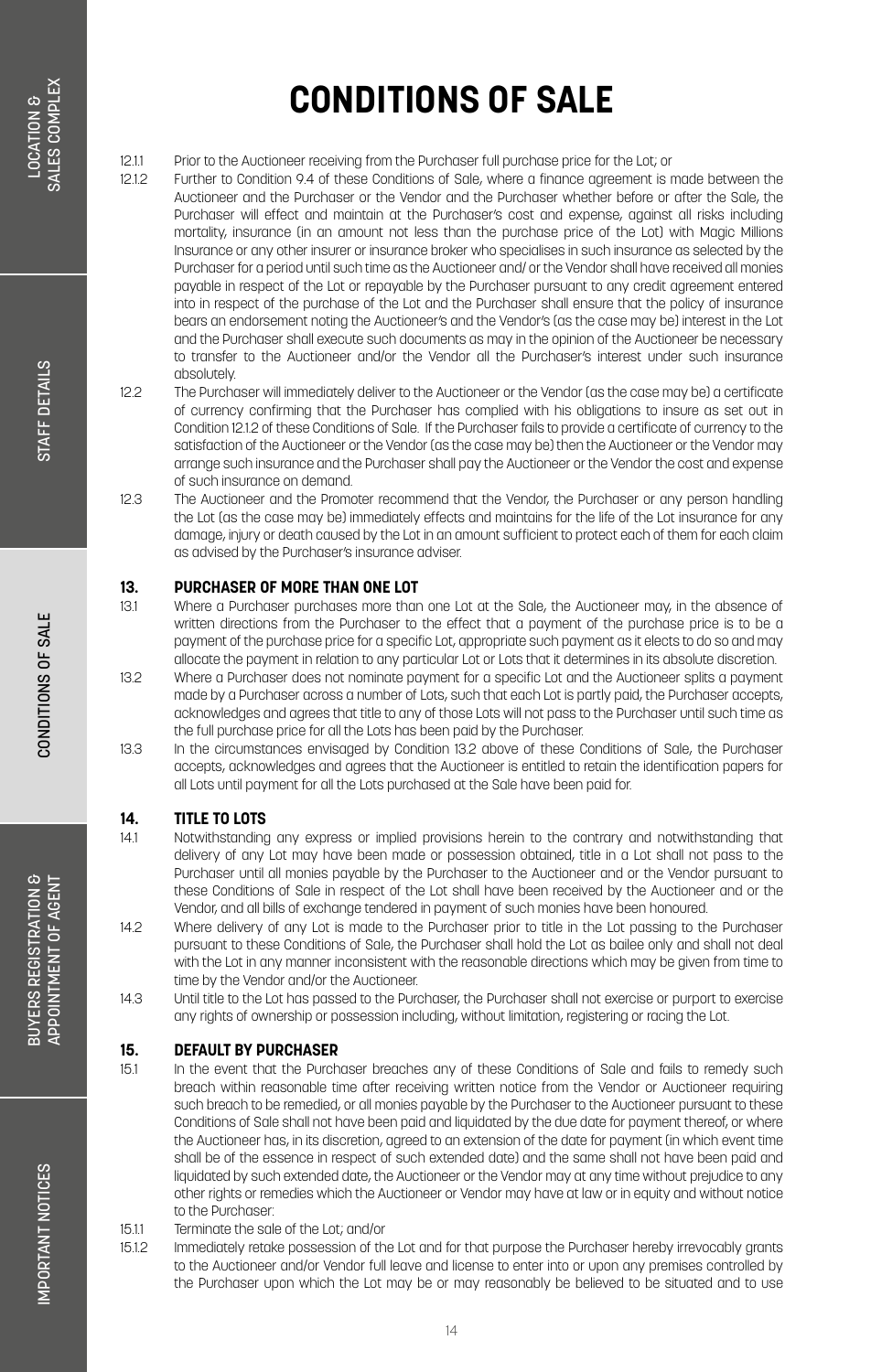CONDITIONS OF SALI

any reasonable force as may be necessary for the purpose of repossessing the Lot, or as agent of the Purchaser to enter upon any other premises upon which the Lot may be or may reasonably be believed to be situated upon which the Purchaser may enter for the purpose of repossessing the Lot, without notice to the Purchaser and without liability to the Purchaser or any person claiming under the Purchaser; and/ or

- 15.1.3 Resell the Lot by auction or private sale at the risk and expense of the Purchaser and<br>15.1.3.1 If upon resale the pet proceeds of sale exceed that for which the Purchaser bad agree
- If upon resale the net proceeds of sale exceed that for which the Purchaser had agreed to purchase the Lot (and any other fees and charges payable by the Purchaser in respect of the Lot), the Auctioneer or Vendor is entitled to keep that excess and the Purchaser shall make no claim to that excess; or
- 15.1.3.2 if upon such resale a lower price is obtained than that for which the Purchaser had agreed to purchase the Lot, the Auctioneer or Vendor may recover the difference from the Purchaser as a debt due on demand together with interest from the date of sale to the date of payment; and/or
- 15.1.4 Exercise such other rights and remedies as the Vendor or Auctioneer may have against the Purchaser in respect of the Purchaser's default including, without limitation, recovering from the Purchaser all costs and expenses incurred in repossessing or attempting to repossess the Lot together with interest thereon and recovering from the Purchaser any expense of sale, resale, livery and agistment and Auctioneer commission so incurred; and/or
- 15.1.5 Retain any deposit or part payment to the extent of twenty-five percent (25%) of the purchase price for the benefit of the Vendor;
- 15.1.6 Sue the Purchaser for any damages or loss;
- 15.1.7 In addition to its rights pursuant to Conditions 6.7 and 9.5 of these Conditions of Sale, in its absolute discretion and with the irrevocable consent of the Purchaser, refer the default and all details with respect thereto to, and request any credit information of, or/and details with respect to, the Purchaser, to any credit or commercial recovery agent of its choice, and, disseminate, disclose and use the information so obtained in its absolute discretion;
- 15.1.8 The Purchaser acknowledges that the Auctioneer has a right to repossess and resell any Lot not paid for in full by a Purchaser. The Purchaser hereby irrevocably authorises the Auctioneer and the Vendor to disclose the details of the Purchaser and the purchase price of any Lot by the Purchaser to any person or party in the event of default by the Purchaser in the completion of the purchase of a Lot and thereafter the resale by the Auctioneer (or the Vendor, as the case may be) of the Lot. The Purchaser consents to any such disclosure (including but not limited to the name of the defaulting Purchaser and the reason for the resale) for the purposes of the Act.
- 15.1.9 Further to Condition 15.1.8 of these Conditions of Sale, the Purchaser, following the Auctioneer exercising a right to repossess and resell any Lot not paid for in full by the Purchaser, irrevocably appoints the Auctioneer his attorney to do all of the following:
- 15.1.9.1 To sign all transfer papers on behalf of the Purchaser or any other party or person whom the Purchaser has, with or without its consent, been registered as the owner of the Lot and to do all things necessary and execute all necessary documents requested by all relevant authorities to have the repossessed Lot transferred to the ultimate Purchaser of the Lot following repossession and resale of the Lot; and
- 15.1.9.2 To apply the purchase price as provided in these Conditions of Sale;
- 15.1.10 The Purchaser undertakes that it will not, of its own accord, or with the assistance of any other party, apply for a foal identification card with respect to any Lot purchased by it, or, attempt to effect registration of ownership of any Lot purchased by it (without the prior written consent of the Auctioneer) until the purchase price for each Lot purchased by the Purchaser has been paid in full in accordance with these Conditions of Sale.

#### **16. RIGHTS AND LIABILITIES OF AUCTIONEER**

- 16.1 The Auctioneer in selling any Lot at the Sale acts as agent for the Vendor whose name and address is disclosed in the Sale Catalogue in respect of each Lot. Further particulars of the Vendor of any Lot shall be furnished by the Auctioneer immediately upon request. Except as otherwise expressly provided to the contrary, the Auctioneer has no liability or rights as principal in the capacity of vendor of each Lot.
- 16.2 In the event of any dispute including without limitation, as to defects in title, misdescription, pedigree, condition or otherwise, the Purchaser and the Vendor shall settle the matter between themselves and the Purchaser shall have no rights against nor return any Lot to the Auctioneer which acts in respect of the Sale merely as agent for the disclosed Vendor.
- 16.3 Notwithstanding any representation or action by the Auctioneer which may indicate the contrary, the Auctioneer shall be under no liability to the Vendor in respect of the Purchaser's failure to complete his purchase in accordance with these Conditions of Sale.
- 16.4 If the Auctioneer accounts to the Vendor for the purchase price or the balance of the purchase price, then in addition to the other rights conferred on the Auctioneer by these Conditions of Sale, the Auctioneer is entitled to exercise in its own name or the name of the Vendor any of the Vendor's rights including the right to be paid the purchase price and to repossess the Lot or exercise any Security Interest of the Vendor, registered or otherwise.
- 16.5 The description of all Lots has been provided by the Vendor and the Auctioneer shall not be liable or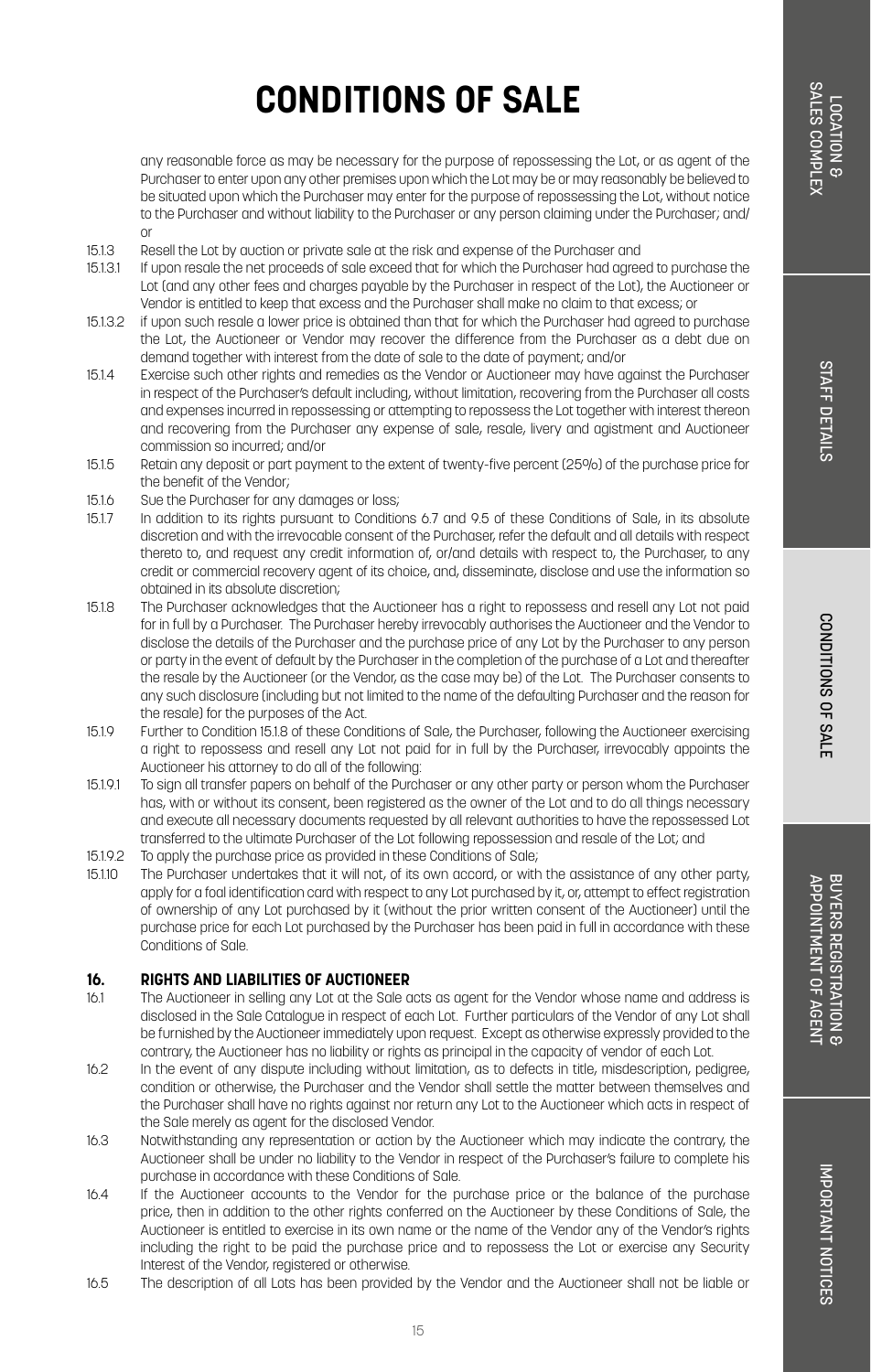responsible for any error whatsoever in the description of any Lot including, without limitation, any error in relation to the eligibility of the Lot for inclusion in the ASB, or the Lot's compliance with the requirements for inclusion, or continued inclusion.

- 16.6 The rights and remedies of the Auctioneer under these Conditions of Sale shall not be affected by reason of the selling commission and charges of the Auctioneer having been deducted by the Auctioneer from any payment made by the Auctioneer to the Vendor. As between the Purchaser and the Auctioneer, the Purchaser waives all rights of set off, if any, the Purchaser may otherwise have had against the Vendor.
- 16.7 The Auctioneer or its servants may sign the Sale book or any memorandum of sale on behalf of either the Vendor or the Purchaser or both.
- 16.8 The Auctioneer reserves all rights to use or publish details of bidding, the identity of the Vendor and the Purchaser and all matters related to the sale of any Lot as it thinks fit.
- 16.9 If any sale is cancelled for any reason, the Auctioneer shall remain entitled to receive its commission on the sale, and to be paid or reimbursed for all money owing to it by either the Vendor or the Purchaser, for any charges, dues (including stabling and yard dues, fees and the like), interest and any other money owing to the Auctioneer.
- 16.10 The Auctioneer gives no representations, undertakings or warranties in relation to Lots sold or nominated for and sold at the Sale, but not limited to, representations, undertakings or warranties given or provided by the Vendor or any third party that relate to:
- 16.10.1 ownership of any Lot;<br>16.10.2 fitness for any purpo
- fitness for any purpose of any Lot including the lodgment and correctness of a Breeding Certificate or Pregnancy Certificate;
- 16.10.3 defects or imperfections of any Lot;
- 16.10.4 the accuracy or truth of descriptions and parentage;
- 16.10.5 that any Lot, will meet a Purchaser's requirements or expectations;
- 16.10.6 the ability of a Purchaser and a Vendor to complete a transaction;<br>16.10.7 the accuracy of any advertisements;
- the accuracy of any advertisements;
- 16.10.8 the ability of the Vendor to sell any Lot;
- 16.10.9 the ability of the Purchaser to buy any Lot;
- 16.10.10 whether any transaction will actually be completed; and
- 16.10.11 information provided by a Vendor or any third party with respect to any Lot offered or catalogued for sale.

#### **17. CONDITIONS AND WARRANTIES**

- 17.1 Other than for any express conditions, warranties or representations included herein, or as may be implied by federal or state legislation and which may be excluded by agreement:
- 17.1.1 All conditions, warranties and representations in respect of a Lot or a sale are hereby excluded except that if the Vendor has otherwise disclosed to the Auctioneer or the Purchaser prior to the Sale, the Vendor will be deemed to have no knowledge that the Lot has any one of the following conditions at the time the Lot is sold at the Sale: a Ban, Impaired Vision, undergone Invasive Surgery, Roarer, Windsucker, Wobbler, EI, which is a weanling, yearling or two (2) year old that has been treated with biphosphonates or has had any of the Treatments;
- 17.1.2 No condition, warranty or representation is given or implied or may be inferred from any affirmation made at or before the Sale or any of the circumstances of the Sale; and
- 17.1.3 The Purchaser acknowledges that, in making any purchase, he is relying solely on his own enquiries and inspection, and that he has not relied or been induced by any statement or representation made by the Vendor or the Auctioneer or the Promoter or by any person purporting to act on their behalf and, subject to these Conditions of Sale, the Purchaser shall take the Lot in its present condition and subject to all defects, faults, imperfections and the like, if any, whether latent or patent.
- 17.2 Where any Lot is described in the Sale Catalogue or by the Auctioneer or Vendor to be a 'colt' the Purchaser shall not be entitled to make any objection and shall not have any claim against the Auctioneer or Vendor if such Lot is an animal in which one or both testes have not descended into the scrotum from the abdomen
- 17.3 If a dispute arises between the Vendor and the Purchaser in relation to a Lot, this must be resolved between them only. The Lot cannot be returned to the Auctioneer or it's stables.
- 17.4 If a company, the Vendor warrants and represents to the Auctioneer and the Purchaser that there is no Security Interest, or, there is no default by the Vendor pursuant to the Security Interest affecting the Lot, and that the Vendor and no officer thereof is aware of any circumstances by which any rights or obligations in relation to the Vendor pursuant to the Security Interest, may have crystallised. The Vendor warrants and represents that the Lot is being sold in the ordinary course of business.

### **18. WINDSUCKERS, WOBBLERS AND IMPAIRED VISION**

- In the event that
- 18.1.1 Any Lot proves within seven (7) days after the sale of the Lot to be a Windsucker or Wobbler or to have been sold with Impaired Vision;
- 18.1.2 The Purchaser produces to the Auctioneer or Vendor prior written certification obtained at the cost of the

**3UYERS REGISTRATION &** BUYERS REGISTRATION &<br>APPOINTMENT OF AGENT APPOINTMENT OF AGENT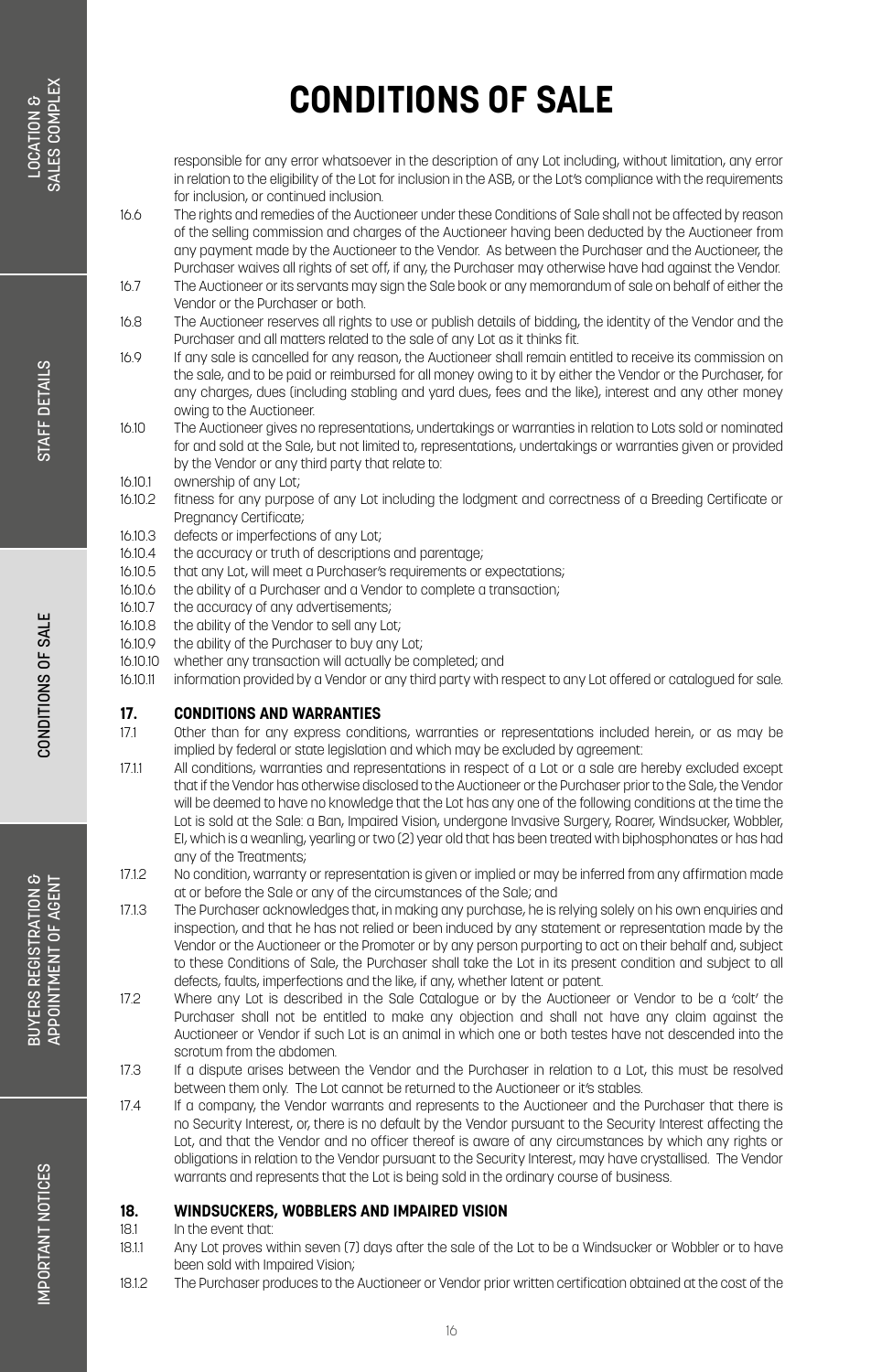Purchaser that the Lot is a Windsucker or Wobbler or has Impaired Vision, as the case may be, signed by an independent veterinarian nominated by the Auctioneer; and

- 18.1.3 The Auctioneer or Vendor did not disclose at the Sale that the Lot was or showed symptoms of being a Windsucker or Wobbler or has Impaired Vision, as the case may be, the Purchaser may terminate his purchase of the Lot by giving the Auctioneer written notice of termination within seven (7) days after the date of sale of the Lot provided that the Purchaser shall upon termination at his own cost and expense return the Lot to the address of the Vendor specified in the Sale Catalogue. The decision of the independent veterinarian nominated by the Auctioneer as to whether any Lot is a Windsucker or Wobbler or has Impaired Vision, shall be final and binding on all parties.
- 18.2 Where the Purchaser terminates his purchase and returns the Lot to the Vendor pursuant to Condition 18.1 of these Conditions of Sale, or cancels the sale pursuant to Condition 19 below of these Conditions of Sale, he shall be entitled to a refund from the Vendor of all purchase monies paid in respect of the Lot and upon receiving the same shall have no further claim against the Auctioneer or Vendor.

### **19. UPPER RESPIRATORY LARYNGOSCOPIC EVALUATION (RACING PROSPECTS ONLY)**

- Should any Lot show symptoms of being a Roarer this must be disclosed in writing by the Vendor to the Auctioneer prior to the Sale and the fact will be disclosed by the Auctioneer prior to the time of the sale of the Lot. If the Vendor or the Auctioneer fail to make the said disclosure and if the Lot proves to be a Roarer within twenty-four (24) hours of the sale of the Lot, then subject to Condition 19.4 of these Conditions of Sale and subject to the Purchaser producing at his expense written evidence, signed by a qualified licensed veterinary surgeon selected by the Auctioneer, certifying that the said Lot is a Roarer, the sale shall be deemed to be cancelled.
- 19.2 Notwithstanding any other provision of these Conditions of Sale and notwithstanding any prior custom and usage of the trade, Lots which are sold in this Sale may be subject to a post-sale upper respiratory laryngoscopic evaluation (excluding the trachea) by a qualified licensed veterinary surgeon approved by the Auctioneer obtained at the Purchaser's expense within twenty-four (24) hours of the fall of the hammer. If the qualified licensed veterinary surgeon appointed by the Purchaser is unable to conduct the upper respiratory laryngoscopic evaluation due to the refusal of the Lot to be evaluated and/or the qualified licensed veterinary surgeon deems it unsafe to either the Lot and/or scoping staff to conduct the evaluation, the time in which the evaluation is to be conducted will be extended for a further fortyeight (48) hours. If the Lot is still unable to be evaluated within this period the Purchaser may in its absolute discretion cancel the sale by notice in writing to the Auctioneer prior to the expiration of the extended forty-eight (48) hour period, PROVIDED HOWEVER, in the event that a Lot cannot be scoped by virtue of injury or other force majeure following the sale and prior to the expiration of the extended forty-eight (48) hour period, the Purchaser will have no right to terminate the purchase by virtue of the Lot being unable to be scoped.
- 19.3 If a qualified licensed veterinary surgeon, so approved, is of the opinion that the Lot has any of the following physical conditions:
- 19.3.1 Grossly deficient abductor function of one or both Arytenoid cartilages, using the functional grading system (Lane Bain Fallon Proceedings of 1993) where Grades 4 and 5 fail. This procedure is conducted at rest;
- 19.3.2 Rostral displacement of the palatopharyngeal arch;
- 19.3.3 Epiglottic entrapment;
- 19.3.4 Persistent dorsal displacement of the soft palate;<br>19.3.5 Arytenoid chondritis or chondroma;
- 19.3.5 Arytenoid chondritis or chondroma;<br>19.3.6 Sub epiglottic cyst(s);
- Sub epiglottic cyst(s);
- 19.3.7 Cleft palate; or
- 19.3.8 Any airway condition or lesion causing significant airway obstruction resulting in exercise intolerance and this/these physical condition(s) has/have not been announced prior to the horse being offered for sale then, subject to Condition 19.5 of these Conditions of Sale, the Purchaser may cancel the sale (subject to Condition 19.2 of these Conditions of Sale) by notice in writing to the Auctioneer within twenty-four (24) hours of the fall of the hammer.
- 19.4 Any Purchaser who wishes to have a post-sale upper respiratory laryngoscopic evaluation, as above, is advised that this examination must be conducted by the qualified licensed veterinary surgeon, so approved, prior to the Lot being removed from the Complex.
- 19.5 The Auctioneer reserves the right to obtain a confirmatory opinion from up to three (3) qualified licensed veterinary surgeons appointed by the Auctioneer before a notice of cancellation of sale is accepted by it.. For the sake of certainty, the process to be followed where the Auctioneer requests one or more qualified licensed veterinary surgeons to provide a confirmatory opinion pursuant to this Condition 19.5 of these Conditions of Sale will be as follows:
- 19.5.1 If the qualified licensed veterinary surgeon appointed pursuant to Condition 19.2 of these Conditions of Sale is of the opinion that the Lot has evidence of the physical condition set out in Condition 19.3 of these Conditions of Sale, the first qualified licensed veterinary surgeon appointed by the Auctioneer pursuant to this Condition 19.5 of these Conditions of Sale will review the video recording, and, if the first

APPOINTMENT OF AGENT BUYERS REGISTRATION & APPOINTMENT OF AGENT BUYERS REGISTRATION 8

CONDITIONS OF SALE

CONDITIONS OF SALE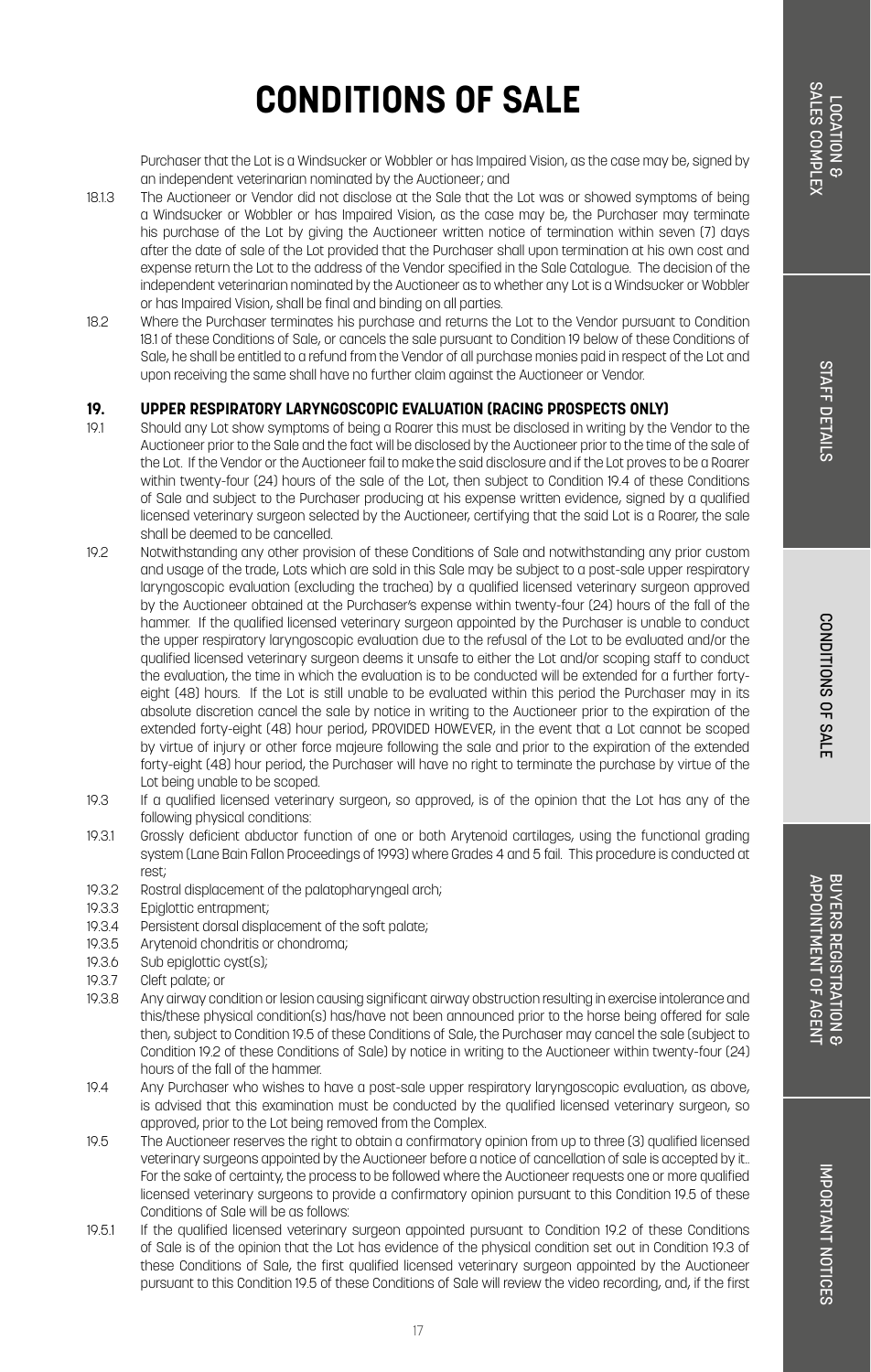qualified licensed veterinary surgeon disagrees with that opinion, that opinion will be overturned and the Purchaser will not be entitled to cancel the sale;

- 19.5.2 If the first qualified licensed veterinary surgeon appointed by the Auctioneer pursuant to this Condition 19.5 of these Conditions of Sale is unable or unwilling to give an opinion, the Auctioneer may appoint a second qualified licensed veterinary surgeon to do that which was to be done by the first qualified licensed veterinary surgeon pursuant to Condition 19.5.1 of these Conditions of Sale, and, if the second qualified licensed veterinary surgeon disagrees with the opinion of the qualified licensed veterinary surgeon appointed pursuant to Condition 19.2 of these Conditions of Sale, that opinion will be overturned and the Purchaser will not be entitled to cancel the sale;
- 19.5.3 If the second qualified licensed veterinary surgeon appointed by the Auctioneer pursuant to this Condition 19.5 of these Conditions of Sale is unable or unwilling to give an opinion, the Auctioneer may appoint a third qualified licensed veterinary surgeon to do that which was to be done by the first and second qualified licensed veterinary surgeons pursuant to Conditions 19.5.1 and 19.5.2, of these Conditions of Sale and, if the third qualified licensed veterinary surgeon disagrees with the opinion of the qualified licensed veterinary surgeon appointed pursuant to Condition 19.2 of these Conditions of Sale, that opinion will be overturned and the Purchaser will not be entitled to cancel the sale;
- 19.5.4 In the event that all three qualified licensed veterinary surgeons appointed by the Auctioneer pursuant to this Condition 19.5 of these Conditions of Sale are unable or unwilling to form an opinion then the decision of the qualified licensed veterinary surgeon appointed pursuant to Condition 19.2 of these Conditions of Sale will stand. If, however, any one of the three (3) qualified licensed veterinary surgeons agrees with the said opinion, the Purchaser will be entitled to cancel the sale by notice in writing to the Auctioneer within twenty-four (24) hours (from the time of such agreement being notified).

### **20. ATTORNEY**

- 20.1 The Vendor and the Purchaser for the purpose of enabling the Auctioneer to give full force and effect to these Conditions of Sale, each irrevocably appoint the Auctioneer his true and lawful attorney, with full power in his name or in the name of the Auctioneer to do all such things, to take all such action, to sign and execute all such documents and to give such instructions for the purposes of these Conditions of Sale as may be necessary or in the Auctioneer's opinion desirable and hereby agrees to ratify and affirm anything done by the Auctioneer as such attorney.
- 20.2 Without limiting Condition 20.1 of these Conditions of Sale, the Auctioneer may exercise the power of attorney so granted for the purpose of removing, waiving, or otherwise discharging any Security Interest purportedly granted by the Purchaser and in particular (to the extent the Purchaser is capable of doing so) removing the registration of such an interest.

### **21. <b>GOVERNING LAW AND PRIVATE SALES**<br>211 Meither the Vendor por the Purchaser m

- 21.1 Neither the Vendor nor the Purchaser may institute court proceedings (including without limitation proceedings for interlocutory relief) in relation to any dispute arising out of or relating to this agreement in any court other than a court in the State of Queensland. The Vendor and the Purchaser unequivocally submit to the jurisdiction of the courts of the State of Queensland.
- 21.2 These Conditions of Sale shall, in so far as possible, apply to the private sale by the Auctioneer of any Lot entered for the Sale.
- 21.3 If any provision of these Conditions of Sale is or becomes unenforceable or invalid, the remaining provisions shall not be affected by but shall remain in full force and effect to the fullest extent permitted by law.

### **22. X-RAYS AND REPOSITORY**

- 22.1 Vendor's Acknowledgments, Obligations and Warranties
- The Vendor acknowledges that he has been encouraged by the Auctioneer/Promoter to provide X rays with respect to each Lot offered for sale by the Vendor;
- 22.1.2 The Vendor must deliver the X-Rays to the Auctioneer/Promoter at the Repository no later than 4.00pm four (4) days prior to the first day of the Sale. No X-Rays will be accepted by the Auctioneer/Promoter subsequent to the stated dates and times;
- 22.1.3 The Vendor warrants that the X-Rays provided to the Auctioneer/Promoter will be certified as originals by a qualified licensed veterinary surgeon and will meet all the requirements set out in the Repository Conditions;
- 22.1.4 The Vendor warrants that he has the right to use the X-Rays and irrevocably authorises the Auctioneer/ Promoter to release the X-Rays for inspection by a prospective Purchaser's qualified licensed veterinary surgeon experts prior to and during the Sale as provided in the Repository Conditions;
- 22.1.5 Subject to the Auctioneer's/Promoter's/Vendor's right to refuse any person, including a prospective Purchaser from inspecting the X-Rays, the X-Rays provided by a Vendor will be available for inspection by a Purchaser's qualified licensed veterinary expert (in the absence of written instructions from the Vendor to the contrary) at the Repository subject to the Repository Conditions;
- 22.1.6 The Vendor releases the Auctioneer/Promoter from any liability in the event of damage, loss or theft of the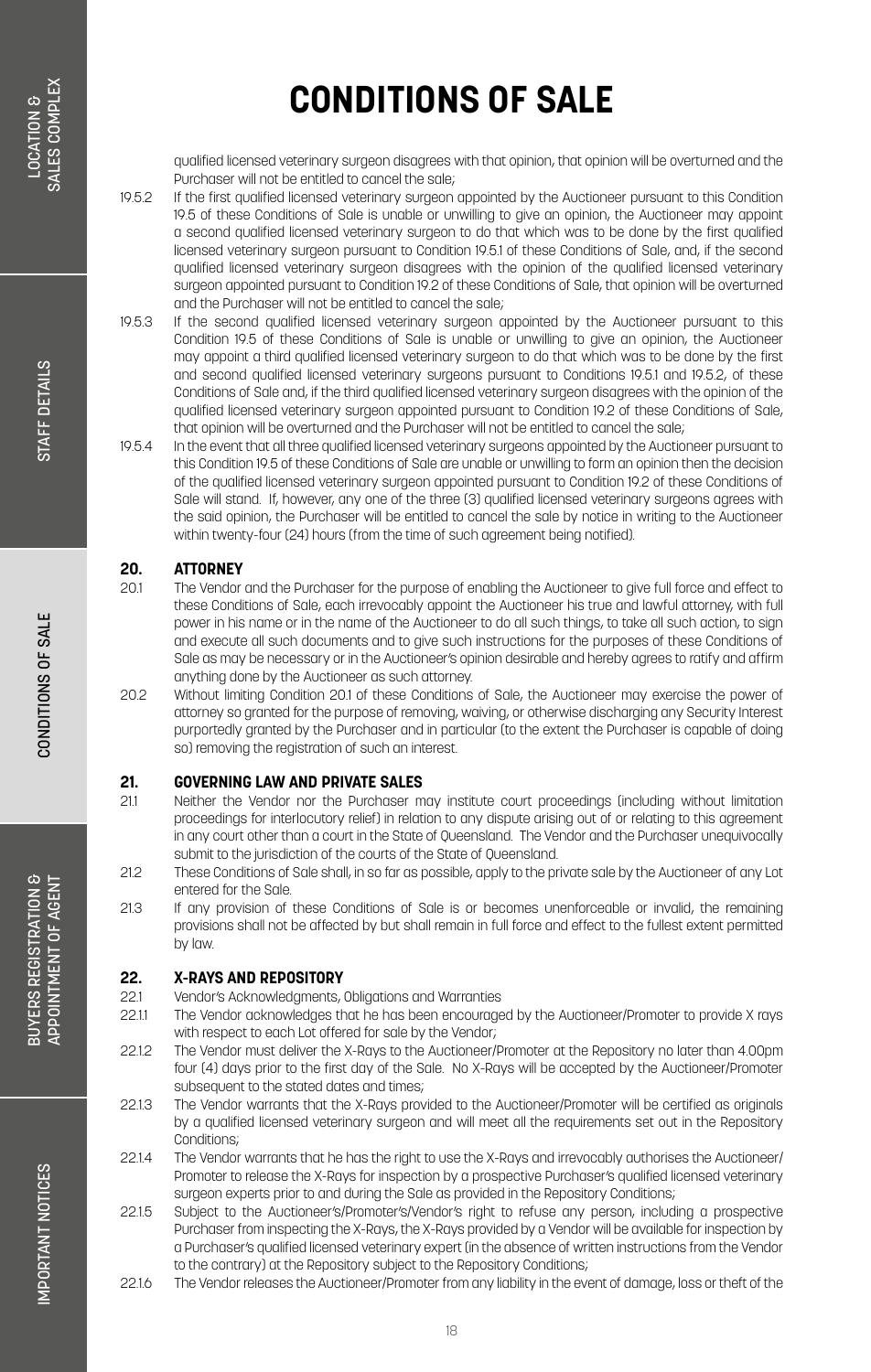X-Rays while in the possession of the Auctioneer/Promoter;

- 22.1.7 The Vendor warrants the quality, accuracy, validity, authenticity and completeness of the X-Rays and that they comply strictly with the minimum requirements set out in the Repository Conditions;
- 22.1.8 The Vendor acknowledges that the Auctioneer/Promoter do not warrant the accuracy of the data contained in the X-Rays and that the Auctioneer/Promoter do not review or evaluate the X-Rays, and the Vendor releases them from all claims, damages, liability, actions, damages and losses whatsoever arising from the inspection of the X-Rays, any defect or inaccuracy in the X-Rays, and, the purchase of any Lot where a purchase followed an inspection of the X-Rays;
- 22.1.9 The Vendor acknowledges that, once the X-Rays are deposited at the Repository, the Vendor must not remove the X-Rays from the Repository, nor, deposit any material or information with the X-Rays.
- 22.2 Purchaser's Acknowledgements, Obligations and Warranties<br>22.21 The Purchaser acknowledges that his qualified licensed y
- 22.2.1 The Purchaser acknowledges that his qualified licensed veterinary surgeon (and any other person authorised in writing by the Vendor) must register at the Repository and otherwise strictly comply with the Repository Conditions prior to and during inspection of the X-Rays;
- 22.2.2 The Purchaser acknowledges that it is his sole responsibility to determine the quality, accuracy and completeness of the X-Rays and to obtain independent advice with respect thereto from a qualified licensed veterinary surgeon;
- 22.2.3 The Purchaser acknowledges that X-Rays may not be removed from the Repository or copied or reproduced in any form without the prior written consent of the owner thereof;
- 22.2.4 The Purchaser acknowledges that any Vendor may, in his absolute discretion, determine not to provide X-Rays for a Lot, and, accordingly the Purchaser will purchase such Lot with all defects, latent and patent, and otherwise subject to these Conditions of Sale;
- 22.2.5 The Purchaser acknowledges and accepts the acknowledgments, obligations and warranties referred to in Condition 22.1 above of these Conditions of Sale and if the Purchaser alleges a breach of the Vendor's warranties, then the Purchaser and the Vendor must resolve their respective rights and liabilities and the provisions of Condition 17.3 of these Conditions of Sale will apply;
- 22.2.6 The Purchaser acknowledges that he should fully inspect each Lot and the X-Rays, subject to these Conditions of Sale and the Repository Conditions, along with his qualified licensed veterinary surgeon, prior to purchasing or attempting to purchase a Lot, and, failure to inspect or seek the said advice will be at the Purchaser's sole risk;
- 22.2.7 The Purchaser acknowledges that once the Lot has been sold, there will be no further access to the X-Rays for any purpose whatsoever;
- 22.2.8 The Purchaser warrants that in inspecting the X-Rays that he will at all times act in a bona fide manner.<br>22.3 Vendorfs/Purchaser's Acknowledaments and Indemnities
- 22.3 Vendor's/Purchaser's Acknowledgments and Indemnities
- 22.3.1 The Vendor and the Purchaser acknowledge and accept that neither the Auctioneer nor the Promoter will review the X-Rays and therefore makes no warranty or assurance of any kind concerning the authenticity, quality, accuracy or completeness of the X-Rays, the responsibility for which lies with the Vendor;
- 22.3.2 The Vendor and the Purchaser acknowledge and accept that the deposit and inspection of the X-Rays, and, the use of the Repository, will not vary or amend the terms of these Conditions of Sale which shall continue to be binding upon the Vendor and the Purchaser, nor does such deposit, inspection or use create any additional express or implied warranties upon which either the Vendor or the Purchaser can rely, other than those allowed by statute or law;
- 22.3.3 The Vendor and the Purchaser acknowledge and accept that neither the Auctioneer nor the Promoter will be liable for any claim, damages, liability, actions, demands or losses whatsoever in the event that the X-Rays are of poor quality, inaccurate, invalid or incomplete;
- 22.3.4 The Vendor and the Purchaser acknowledge and accept that the sale and purchase of a Lot is effected on the fall of the hammer pursuant to Condition 2 of these Conditions of Sale and, subject to these Conditions of Sale, the Purchaser purchases each Lot with all faults and defects, latent and patent. The Vendor acknowledges and accepts that the Auctioneer will be entitled to its commission immediately upon the effecting of the sale (subject to these Conditions of Sale) and the Vendor's obligation to pay the commission will stand notwithstanding any subsequent dispute between the Vendor and the Purchaser;
- 22.3.5 The Vendor and the Purchaser acknowledge that the Vendor has instructed the Auctioneer/Promoter to restrict access to the X-Rays, in the absence of written instructions to the contrary, to qualified licensed veterinary surgeons;
- 22.3.6 The Vendor and the Purchaser acknowledge that the X-Rays remain the legal property of the qualified licensed veterinary surgeon who took them. Subject to Condition 22.4.3 of these Conditions of Sale, permission must be obtained by the said qualified licensed veterinary surgeon prior to removing the X-Rays from the Repository.
- 22.4 Auctioneer's/Promoter's Acknowledgment And Obligations
- 22.4.1 The Auctioneer/Promoter will, at their cost, provide and make available the Repository for use by the Vendor, the Purchaser and the Purchaser's qualified licensed veterinary surgeon in accordance with these Conditions of Sale and the Repository Conditions;
- 22.4.2 The Auctioneer/Promoter will make the Repository available to receive the X-Rays from the Vendor, and,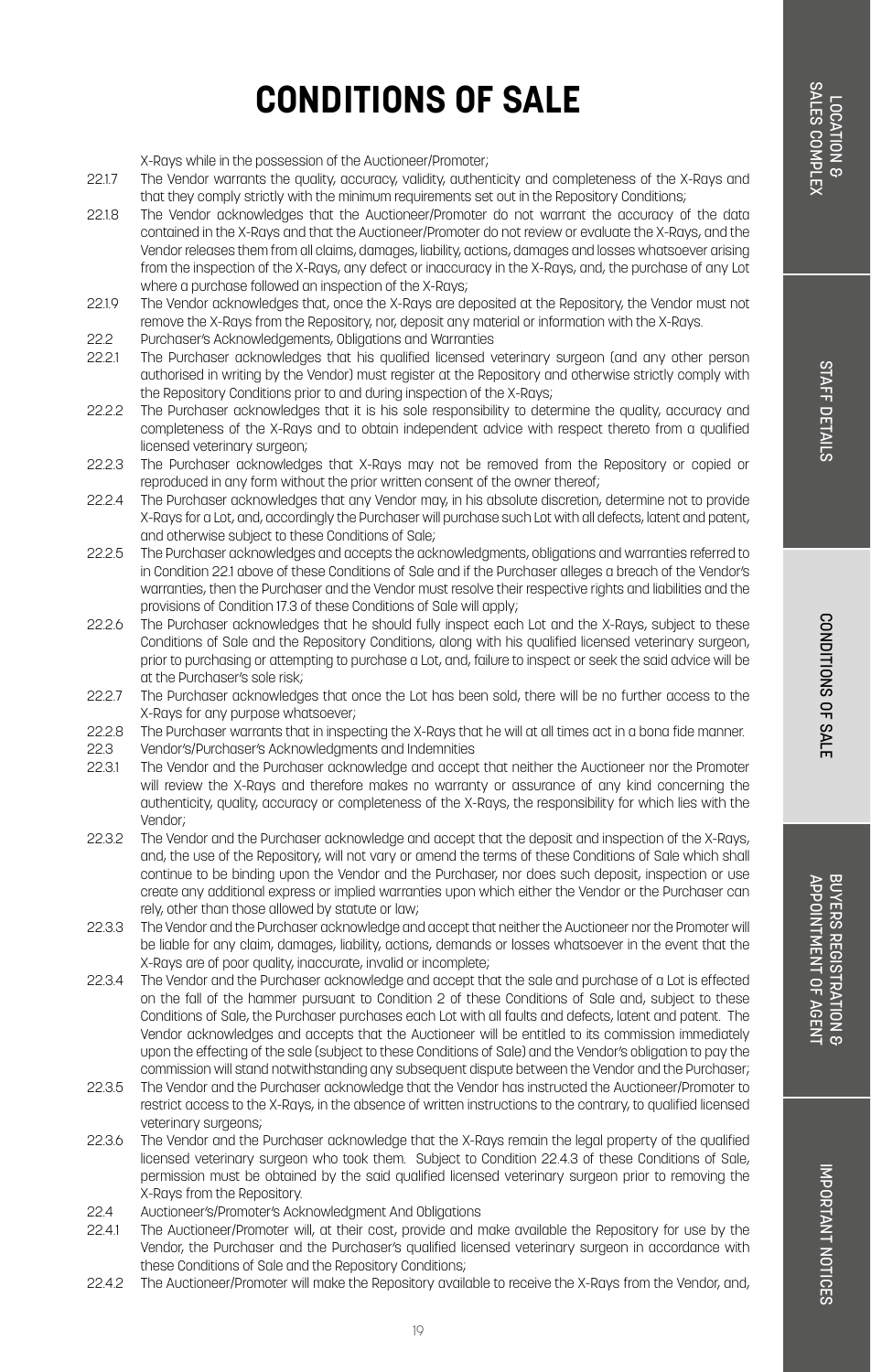make available the X-Rays for inspection, in the absence of written instructions from the Vendor to the contrary, by the Purchaser's qualified licensed veterinary surgeon subject to these Repository Conditions and these Conditions of Sale;

- 22.4.3 Subject to the Auctioneer's/Promoter's right to retain possession of the X-Rays for whatever reason and for so long as the Auctioneer/Promoter chooses, the Auctioneer/Promoter will allow the Vendor or his nominated agent in writing, to collect the X-Rays from the Repository after the expiration of forty-two (42) days from the last day of the Sale;
- 22.4.4 The Auctioneer/Promoter has requested each Vendor of a Lot to provide X-Rays of each Lot in accordance with the Repository Conditions but will not be liable for any claim, damages, liability, actions, demands or losses whatsoever, from the Vendor, Purchaser or any person or party by virtue of the fact that a Vendor elects not to provide X-Rays with respect to any Lot;
- 22.4.5 The Vendor will, in accordance with the Repository Conditions, be entitled to inspect (or have an agent authorised in writing to inspect) a register, kept for that purpose, of any party who has inspected the X-Rays of a Lot submitted by that Vendor.

#### **23. NO REPRESENTATION AS TO SUITABILITY FOR TRAINING OR RACING OF A LOT**

The Purchaser acknowledges that the Vendor/Auctioneer/Promoter do not warrant or represent the physical condition of any Lot (except in the case of the Vendor regarding the physical condition as set out in these Conditions of Sale), or, that any Lot is suitable for being trained as a race horse, or, capable of being trained as a race horse, or, suitable or capable of competing in races or any other activities involving thoroughbred race horses, or for any purpose whatsoever.

#### **24. AGENCY**

The Auctioneer/Promoter act as agents for the Partnership.

#### **25. CONDITIONS OF NOMINATION AND REPOSITORY CONDITIONS**

The Vendor acknowledges having read the conditions of nomination and the Repository Conditions and accepts them. The Purchaser acknowledges having read the Repository Conditions and accepts them. Further, the Vendor and the Purchaser will abide and be bound by all reasonable practices and business methods employed by the Auctioneer/Promoter in the conduct of their business and the Sale, and, acknowledge that these Conditions of Sale may be changed or amended from time to time in the absolute discretion of the Auctioneer/Promoter. Any changes or amendments to these Conditions of Sale after publication of the Sale Catalogue will be announced by the Auctioneer prior to the Sale and displayed at the Complex before and during the Sale. The Purchaser acknowledges that the Vendor has instructed the Auctioneer/Promoter, in the absence of written instructions to the contrary, to restrict access to the X-Rays to qualified licensed veterinary surgeons, and, further acknowledge that it is the responsibility of the Purchaser to obtain written authority from the Vendor if the Purchaser requires a person other than a qualified licensed veterinary surgeon to examine the X-Rays.

### **26. OCCUPATIONAL HEALTH AND SAFETY**<br>261 To the extent that a Vendor or Purchase

- 26.1 To the extent that a Vendor or Purchaser or their employees or agents may conduct any activities on the Complex then the Vendor or Purchaser shall be responsible, to the exclusion of the Auctioneer/ Promoter, for establishing and observing appropriate occupational health and safety procedures, and for complying with any relevant legislation provisions, in relation to those activities.
- 26.2 A Vendor or Purchaser conducting any activities on the Complex does so at his own risk in all respects and must indemnify the Auctioneer/Promoter in respect of any claims for personal injury or damage to property which may be made against the Auctioneer/Promoter arising out of any such activities.

#### **27. VENDOR'S ADDITIONAL WARRANTIES: LOT DESCRIPTION, TITLE AND POSSESSION**

The Vendor warrants that:

- 27.1 The description, pedigree and other information in respect of the Lot is as specified in the Sale Catalogue; and
- 27.2 The Vendor has the right to sell the Lot and can give good title to the Lot; and
- 27.3 The Purchaser will obtain quiet possession of the Lot on completion of all the Purchaser's obligations under these Conditions of Sale.
- **28. PRIVACY AND CREDIT INFORMATION: ACT, NDB AND GDPR: AUTHORISATIONS AND AGREEMENTS**
- 28.1 The Auctioneer, the Vendor and the Purchaser acknowledge the existence of the Act, the NDB and the GDPR to protect the privacy of parties.
- 28.2 The Purchaser irrevocably authorises the Auctioneer to approach a credit provider arranging finance to assist the Purchaser to purchase any Lot and irrevocably authorises that credit provider to provide to the Auctioneer personal information about the Purchaser and the Purchaser's application for finance.
- 28.3 Further to Condition 28.2 of these Conditions of Sale, the Purchaser acknowledges that, pursuant to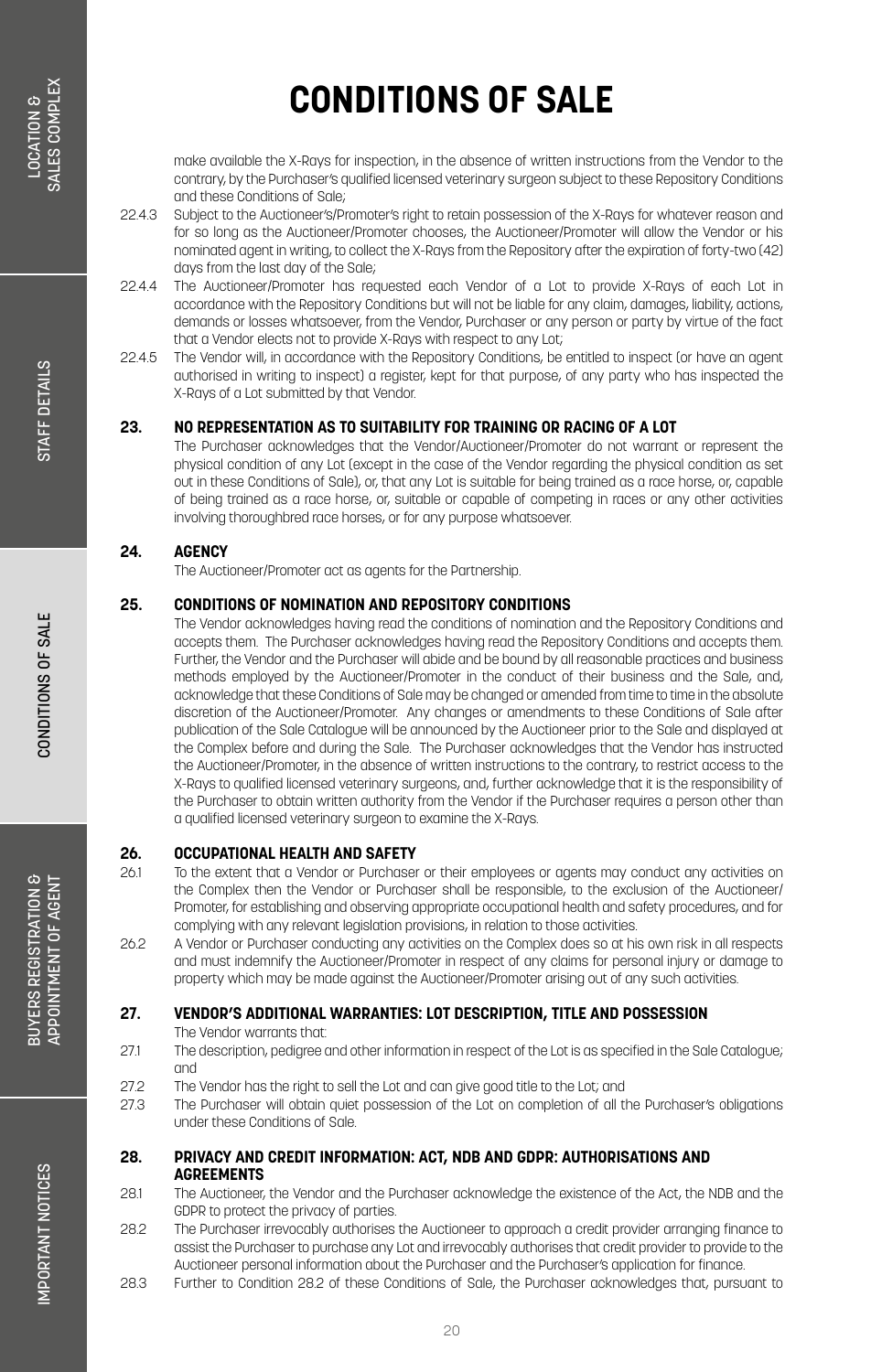CONDITIONS OF SALE

## **CONDITIONS OF SALE**

section 18E(1) of the Act, the information that the credit provider may provide to the Auctioneer includes

- 28.3.1 Particulars about the Purchaser which allows the Purchaser to be identified;<br>28.3.2 The fact that the Purchaser bas applied for finance and the amount applied
- . The fact that the Purchaser has applied for finance and the amount applied for:
- 28.3.3 The fact that the approached credit provider is a current provider to the Purchaser;
- 28.3.4 Details of payments which have become overdue for more than sixty (60) days and for which collection action has commenced;
- 28.3.5 Advice that payments are no longer overdue;<br>28.3.6 Details of cheques drawn by the Purchaser w
- Details of cheques drawn by the Purchaser which have been dishonoured more than once;
- 28.3.7 Details where the credit provider believes the Purchaser has committed a serious credit infringement;
- 28.3.8 Details of the finance that has been provided to the Purchaser by the approached credit provider that has been paid or otherwise discharged.
- 28.4 Further to the above, the Purchaser irrevocably authorises the Auctioneer to obtain a report about the Purchaser's consumer or credit worthiness from any credit reporting agency or commercial credit reporting business, or from a credit provider to whom the Purchaser has applied for finance or a credit provider referred to in the aforementioned reports.
- 28.5 The Auctioneer reserves the right to contact third parties and the Purchaser irrevocably authorises those third parties to provide all information of the type referred to above as requested by the Auctioneer.
- 28.6 The purpose of the NDB was to set up a scheme whereby the Auctioneer and the Promoter, and their associated entities, must take certain measures where there is unauthorised access to, unauthorised disclosure of or loss of, personal information of the Vendor and / or the Purchaser. The intention of the NDB is to ensure that parties holding personal data take all reasonably necessary internal security measures to ensure that the access, disclosure or loss does not result in serious harm to any of the individuals to whom the information relates.
- 28.7 The purpose of the GDPR was to protect the data privacy for all EU citizens. If a party processes data about individuals in the context of selling goods or services to EU citizens, the GDPR must be complied with.
- 28.8 The Auctioneer and the Promoter will do all things reasonably necessary to implement processes to protect unauthorised access to, unauthorised disclosure of, or loss of, personal information relating to the Vendor and the Purchaser.
- 28.9 The Auctioneer and the Promoter will, and will procure their associated entities to do likewise, comply with the provisions of the NDB and notify as required by the NDB.
- 28.10 The Vendor and the Purchaser accept, acknowledge and agree that the Auctioneer and the Promoter collect information that is personal to the Vendor and the Purchaser which must be provided to the relevant authorities, such as RA and its members, and, in some cases, legal enforcement and government bodies and agencies and third parties that might have an interest, direct or otherwise, in the Lot. The Vendor and the Purchaser (without releasing the Auctioneer and the Promoter, and their associated entities, from their obligations under the NDB and the GDPR) irrevocably authorise the Auctioneer and the Promoter, and their associated entities, to release personal information relating to the Vendor and the Purchaser as anticipated by this Condition 28 of these Conditions of Sale.
- 28.11 By attending the Sale and selling or purchasing a Lot pursuant to these Conditions of Sale, the Vendor and the Purchaser elect to "opt in", consent or subscribe to, the right of the Auctioneer and Promoter to hold and use personal sensitive information as regards the Vendor and the Purchaser. The Vendor and the Purchaser may, at any time, by notice in writing to the Auctioneer and / or the Promoter, elect to "opt out", withdraw consent or unsubscribe. The Auctioneer and the Promoter have updated their privacy and cookies policy because of the NDB and the GDPR. The Vendor and the Purchaser are strongly advised to read the full privacy policy on the Auctioneer's and the Promotor's website home page.

### **29. EI**

- The Vendor undertakes to the Auctioneer that it will not bring or attempt to bring to the Sale, or the Complex, any Lot which it knows to have been diagnosed with EI, or reasonably suspects of having been diagnosed with EI, or, knows or reasonably suspects has showed or is showing signs of EI.
- 29.2 The Vendor will not offer or attempt to offer for sale through the Auctioneer a Lot which it knows to have been diagnosed (and not cured) as having EI or which the Vendor knows or reasonably suspects as having shown signs of EI.
- 29.3 Notwithstanding any other Condition of Sale contained herein, the Vendor will, at all times, prior to the delivery of the Vendor's Lot to the Sale, or the Complex, and while the Vendor's Lot is at the Sale, or the Complex, comply with all directions, protocols and regulations made or declared by DPIF, the ASB and all other competent authorities having lawful jurisdiction with respect to the diagnosis and treatment of EI.
- 29.4 Notwithstanding any other Condition of Sale contained herein, the Auctioneer will have the absolute discretion to refuse to accept delivery of the Vendor's Lot at the Sale, or the Complex, or offer the Vendor's Lot for sale at the Sale, or the Complex, after delivery, if the Auctioneer has cause to believe that the Vendor's Lot, despite the declarations and undertakings given by the Vendor or the certificates provided by the Vendor, believes the Vendor's Lot has been diagnosed and not cured of EI or is showing symptoms of EI.

BUYERS REGISTRATION 8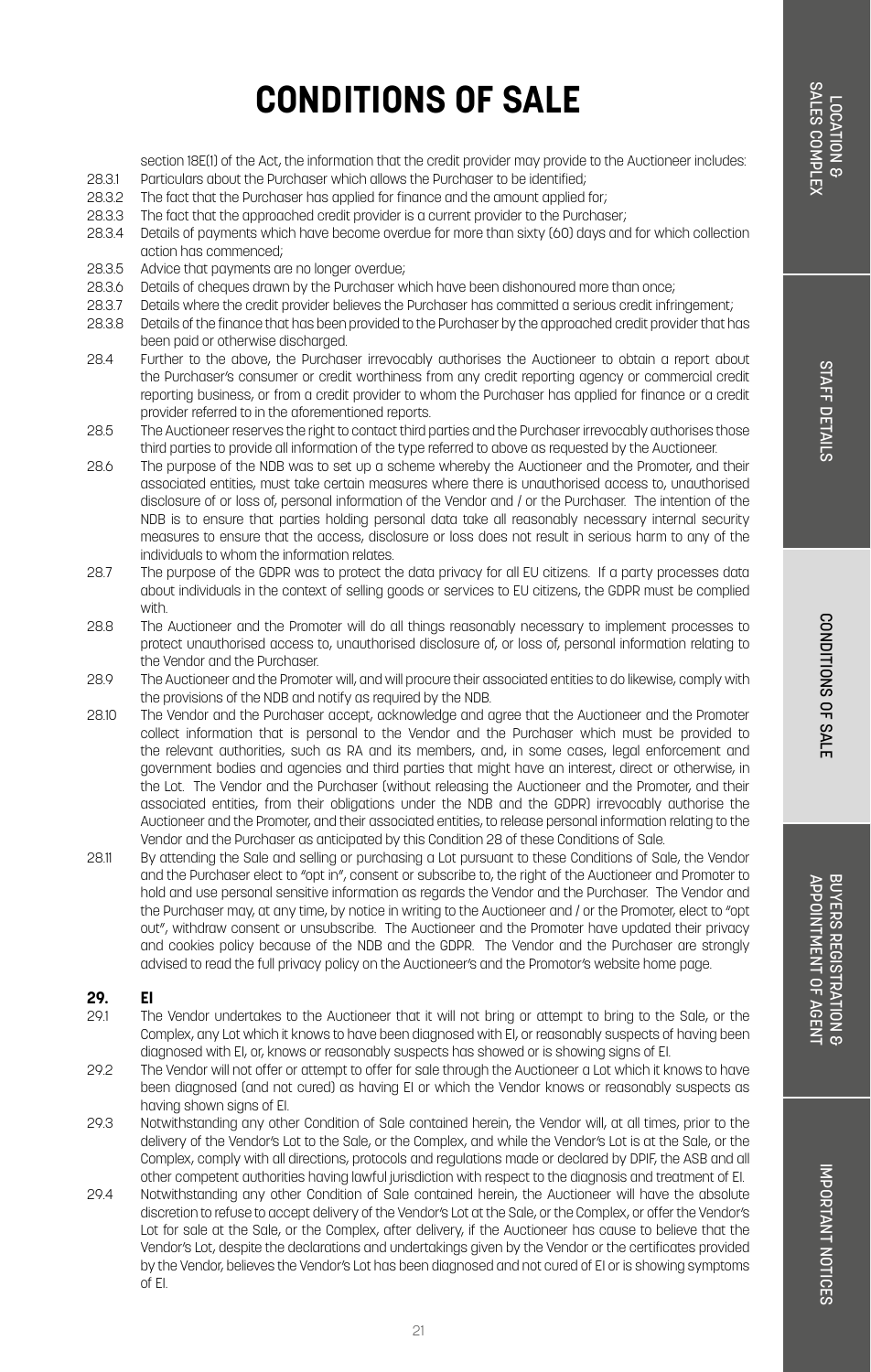#### **30. CODE**

The Vendor and the Purchaser acknowledge the existence of the Code. The Auctioneer recommends that the Vendor and the Purchaser acquaint themselves with the Code.

### **31. USE OF INFORMATION FOR PUBLICITY AND DISCLOSURE OF INFORMATION**

- The Vendor and the Purchaser accept, acknowledge and agree that the Auctioneer and the Promoter may use the face or visage of any Vendor or any Purchaser to promote the interests of the Auctioneer and the Promoter (and their associated entities) for nil consideration.
- 31.2 The Vendor and Purchaser accept, acknowledge and agree that the Auctioneer and the Promoter collect information that is personal to the Vendor and the Purchaser which must be provided to the relevant authorities, such as RA and its members, and, in some cases, legal enforcement and government bodies and agencies and third parties that might have an interest, direct or otherwise, in the Lot. The Vendor and the Purchaser (without releasing the Auctioneer and the Promoter, and their associated entities, from their other obligations of confidence and privacy), irrevocably authorise the Auctioneer and the Promoter and their associated entities to release personal information relating to the Vendor and the Purchaser as anticipated by this Condition 31.2 of these Conditions of Sale.

### **32. PPSA AND PPSR**

- The Purchaser accepts, acknowledges and agrees that the Auctioneer has a right, pursuant to the PPSA, to register a Security Interest on the PPSR with regard to any monies due and owing by the Purchaser with respect to any Lot purchased by the Purchaser or any monies paid by the Auctioneer to the Vendor with respect to any Lot purchased by the Purchaser (or any other of these Conditions of Sale with respect to which monies are due and owing by the Purchaser to the Auctioneer), or, any credit or financing arrangement for value granted by the Auctioneer to the Purchaser with respect to any Lot and, which may be outstanding from time to time.
- 32.2 The Vendor and the Purchaser irrevocably authorise the Auctioneer to register its Security Interest in each Lot to secure payments made by the Auctioneer to any Vendor and / or to secure payment of the purchase price by the Purchaser pursuant to these Conditions of Sale on the PPSR pursuant to the provisions of the PPSA.
- 32.3 Registration by the Auctioneer of its Security Interest on the PPSR will be at the cost of the Auctioneer.<br>32.4 The Auctioneer will deregister, at its cost, and in its absolute discretion, its Security Interest in any
- The Auctioneer will deregister, at its cost, and in its absolute discretion, its Security Interest in any Lot from the PPSR as soon as practically possible following the payment of all moneys due and owing by the Purchaser with respect to any Lot or any other Lot sold or purchased through the Auctioneer and with respect to which moneys are due and owing to the Auctioneer from time to time.
- 32.5 The Purchaser undertakes not to obtain and / or apply for finance or register any security or other interest in a Lot purchased by the Purchaser on the PPSR prior to the payment in full of the purchase price and all other charges arising from the purchase of a Lot.
- 32.6 The Purchaser accepts, acknowledges and agrees that it will not compete or contest with the Auctioneer (in its own right or as agent for the Vendor, or, in any other capacity) with respect to any Security Interest available for registration to the Auctioneer or registered by the Auctioneer with respect to any Lot or any interest claimed by the Auctioneer.
- 32.7 To secure the interests of the Auctioneer, the Vendor and the Purchaser grant to the Auctioneer, a Security Interest in the Lot and any proceeds of sale of the Lot including, but not limited to, any foals of the Lot or any proceeds of payment of the full amount of the purchase price, the other assets of the Vendor and the Purchaser and all other commissions, fees, charges payable by the Vendor or the Purchaser with respect to the purchase of the Lot or any other lot with respect to which monies are owed by the Vendor or the Purchaser to the Auctioneer as referred to in these Conditions of Sale.
- 32.8 The Purchaser irrevocably appoints the chief executive officer and the chief financial officer, for the time being, of the Auctioneer to execute all documents and do all things necessary to enable the Auctioneer to secure its interest as hereinbefore and hereinafter referred to and to ensure that the Purchaser obtains and maintains perfected its Security Interest under the PPSA and, as registered on the PPSR, which will have priority over all other Security Interests or encumbrances over or affecting the Lot.
- 32.9 The Purchaser will not except and until the Purchaser has paid all monies due and owing with respect to each Lot (and as required pursuant to these Conditions of Sale) attempt to register or assist any third party to attempt to register, or register, any interest on the PPSR that could compete or conflict with the Security Interest of the Auctioneer without the prior written consent of the Auctioneer, such consent to be given or refused by the Auctioneer in its absolute discretion.
- 32.10 The Purchaser agrees that, if, the Purchaser breaches, or attempts to breach, or is a party to any breach or attempted breach of this Condition 32 of these Conditions of Sale, the Auctioneer may terminate any credit or finance arrangement with the Purchaser or any related body corporate or associated entity with respect to any Lot purchased by the Purchaser (or any other Lot with respect to which a credit or finance agreement exists between the Auctioneer and the Purchaser) by giving the Purchaser seven (7) days to remedy such breach, failing which the Auctioneer may cancel such credit or finance arrangement and all monies due and owing by the Purchaser or any related body corporate or associated entity will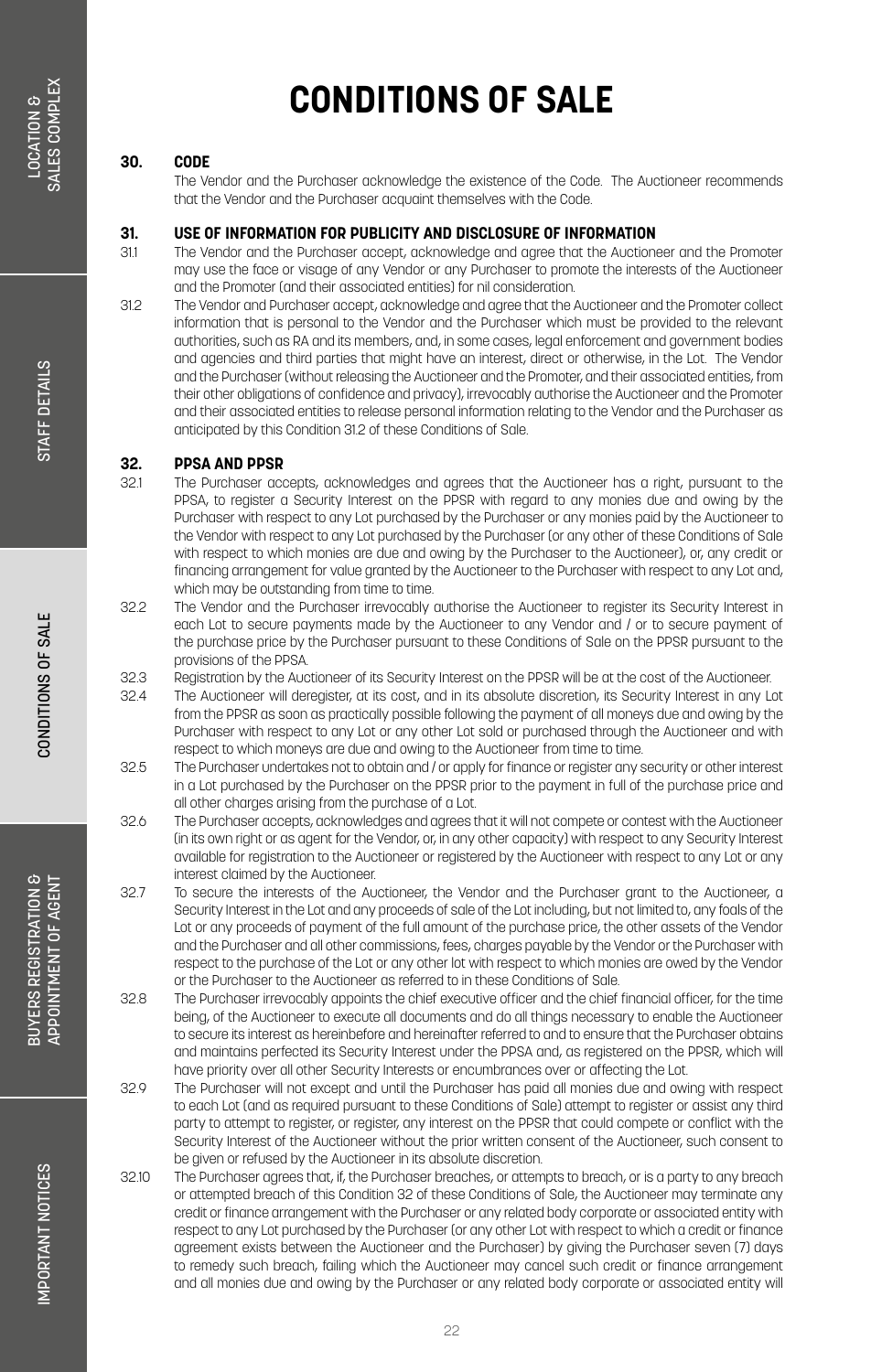immediately become payable within fourteen (14) days of the giving of such notice.

- 32.11 The Vendor and the Purchaser accept, acknowledge and agree that in the event that the Auctioneer is of the opinion that the Purchaser is in breach of this Condition 32 of these Conditions of Sale, the Auctioneer may determine, in its absolute discretion, that a dispute exists between the Vendor and the Purchaser and the Auctioneer may refuse to release any monies due or payable to the Vendor or pay to the Vendor any monies due and owing that the Auctioneer may have otherwise agreed to pay pursuant to these Conditions of Sale.
- 32.12 To the extent permitted by the PPSA, the Purchaser agrees that Sections 142 and 143 of the PPSA will not apply to these Conditions of Sale and agrees to waive all rights to any of the following provided for in the PPSA, including, but not limited to, the following:
- 32.12.1 Receive notice of any intention to seize collateral;
- 32.12.2 Receive notice of disposal of collateral;
- 32.12.3 Receive information under a statement of account;
- 32.12.4 Receive a statement of account if there is no disposal;
- 32.12.5 Receive a notice of retention of collateral;
- 32.12.6 Receive a notice of verification statement; and / or
- 32.12.7 Receive notice of intention to claim a Security Interest in the Lot, seize the Lot and sell the Lot to recover any monies due and owing to the Vendor and the Auctioneer pursuant to these Conditions of Sale.
- 32.13 Notwithstanding any other term or condition contained in these Conditions of Sale, the Auctioneer will not be obliged to pay the Vendor any part of the purchase price if the Vendor has failed to provide the Auctioneer with evidence of the discharge of any Security Interest registered on the PPSR by the Vendor or any other party, or, any other encumbrance affecting the Lot.

#### **33. INSOLVENCY OF PURCHASER**

If the Purchaser, being a corporation, is placed in administration, receivership or liquidation, or the Purchaser, being an individual, is declared bankrupt or has entered into a scheme with his creditors, the Vendor and the Auctioneer may, in their absolute discretion, where any part of the purchase price remains outstanding, declare the sale of the Lot to the Purchaser invalid and of no force or effect by notice in writing to the Purchaser, whereupon the Purchaser irrevocably appoints the Vendor and the chief executive officer of the Auctioneer (or his nominee from time to time) its or his attorney to enter upon all places and premises to repossess the Lot and exercise its rights as contained in Condition 15.1.2 of these Conditions of Sale and thereafter resell the Lot in accordance with Condition 15.1.3 of these Conditions of Sale and thereafter exercise the rights and remedies granted to the Vendor and the Auctioneer pursuant to Conditions 15.1.4 – 15.1.6 inclusive of these Conditions of Sale.

#### **34. IRREVOCABLE AUTHORITY**

Notwithstanding any other term or condition contained in these Conditions of Sale, the Vendor hereby irrevocably authorises and directs the Auctioneer to pay to the Auctioneer out of the purchase price of any Lot, any amount that may be due and owing to the Auctioneer from the previous sale of a Lot at the Sale or for sale of any lot at any sale conducted by the Auctioneer prior to the Sale. For the sake of certainty, the Vendor assigns to the Auctioneer any irrevocable authority rights in favour of the Vendor where a Lot owned by the Vendor has been submitted for sale at the Sale by a party other than the Vendor. The Vendor appoints the Auctioneer, from time to time, its attorney to do all things necessary and execute all documents to give effect to this Condition 34 of these Conditions of Sale.

#### **35. VENDOR / PURCHASER RELATED ENTITIES**

Where the Vendor (in the reasonable opinion of the Auctioneer) is in any way or in any capacity (by virtue of directorship, shareholding, trustee, beneficiary or otherwise) involved with or related to a Purchaser of a Lot offered for sale by the Vendor and the Vendor owes the Auctioneer any monies with respect to that Lot or any other lot, the Auctioneer may, in its absolute discretion, retain all or part of the purchase price paid by the Purchaser and apply the same to the debt owed by the Vendor to the Auctioneer. In such a case the Auctioneer may, in its absolute discretion, refuse to pay out the Vendor for the purchase price for the Lot prior to receiving payment in full for the Lot from the Purchaser.

#### **36. APPOINTMENT OF AGENT BY PURCHASER: INDEMNITY WITH RESPECT TO DIRECTIONS AND INSTRUCTIONS ON OR BEFORE DAY OF SALE**

- 36.1 The Vendor accepts and acknowledges that the Purchaser may appoint the Auctioneer or another third party agent to bid on the Vendor's Lot on behalf of the Purchaser. Such appointment may be made by the Purchaser executing the Auctioneer's formal written appointment of agent form, or, informally by way of email, telephone contact or text message. The Vendor does not object to the Auctioneer or another third party agent acting as the agent for the Purchaser.
- 36.2 The Vendor and the Purchaser indemnify and will keep indemnified the Auctioneer and the Promoter against any claim arising out of any directions or instructions given by the Purchaser or its agents, consultants or employees, to the Auctioneer or their agents, consultants or employees pursuant to

CONDITIONS OF SALI CONDITIONS OF SALE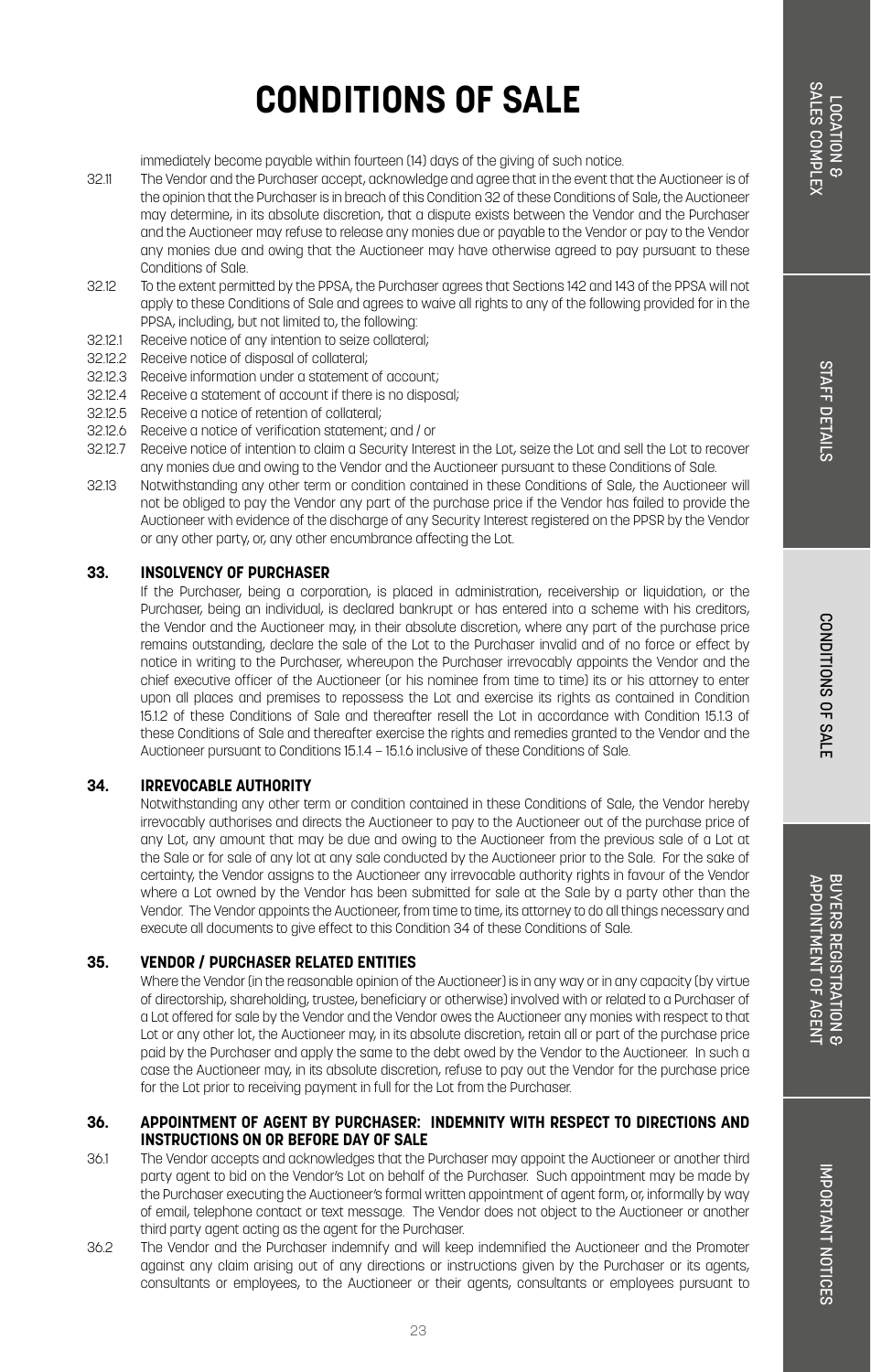Condition 36.1 of these Conditions of Sale, on or before the sale of any Lot where, for any reason, such directions and / or instructions are misinterpreted or not acted upon by the Auctioneer.

### **37. IMPORTANT DISCLAIMERS**

- 37.1 For the information of each Purchaser, the Auctioneer and the Promoter have provided certain information on each Lot catalogued for the Sale. Any information is obviously subject to constant change and revision and the Auctioneer and the Promoter, their subsidiaries, officers and agents for themselves and for those for whom they act, provide all such information without responsibility and give no guarantee nor make any representations whatsoever as to its accuracy.
- 37.2 Notwithstanding Condition 26 of these Conditions of Sale, all persons who attend the Sale do so entirely at their own risk and neither the Auctioneer nor the Promoter nor their subsidiaries, officers and agents for themselves and for those whom they act, assume or accept any responsibility or liability of whatever nature for any injury or damage whatsoever which may occur to any person or property.

### **38. ANABOLIC ANDROGENIC STEROIDS**<br>381 In accordance with the ARR, the use of

- In accordance with the ARR, the use of anabolic androgenic steroids in thoroughbred horses is banned effective from 1 May 2014. The ARR can be viewed at the RA website http://racingaustralia.horse and are subject to change by RA without notice.
- 38.2 The Vendor irrevocably authorises the Auctioneer and its qualified licensed veterinary surgeon to take a blood sample from any Lot, that is not catalogued in the Sale as breeding stock (excluding weanlings and foals at foot), following the sale of such Lot.
- 38.3 The Auctioneer will, if requested by the Purchaser ticking the appropriate box on the acknowledgement of purchase, take or have its qualified licensed veterinary surgeon take a blood sample from any Lot that is not catalogued in the Sale as breeding stock (excluding weanlings and foals at foot), at the cost of the Purchaser, and the Auctioneer will forward the blood sample to an official racing laboratory (as defined in the ARR) selected by the Auctioneer.
- 38.4 A positive blood sample means a sample having detected in it an anabolic androgenic steroid, as defined as prohibited in the ARR (noting the relevant exceptions as listed in ARR AR178C(2)).
- 38.5 Should the blood sample prove positive the sale and purchase will automatically be cancelled and neither the Vendor nor the Purchaser will have a claim against the other nor the Auctioneer nor the Promoter.
- 38.6 The Purchaser agrees to pay to the Auctioneer five hundred dollars (\$500.00) plus GST to recover direct costs and administration fees in regard to the taking and testing of the blood sample.
- 38.7 If the result is positive, the Vendor will pay on demand all costs incurred by the Auctioneer in returning the Lot the subject of the blood sample / testing to the Vendor and all other reasonable costs and disbursements incurred by the Auctioneer including, but not limited to, the commission that would otherwise be payable by the Vendor to the Auctioneer and the Promoter had the sale and purchase proceeded.
- 38.8 Should the blood sample prove positive to an anabolic androgenic steroid that Lot, and any person who is a party to the administration, will be under the jurisdiction of the ARR AR15D and AR178H. The Auctioneer is obliged to disclose all information about the positive blood sample to the relevant PRA.
- 38.9 Should the blood sample prove negative, the Purchaser will have no claim against the Auctioneer or the Promoter, and is not to be considered a guarantee of a negative result from the sampling of the Lot for anabolic androgenic steroids at any time subsequent to the Sale or the sale of the Lot.

#### **39. INVASIVE SURGERY**

Except as disclosed in writing to the Auctioneer prior to the nomination of the Lot, the Vendor warrants that, in the absence of full and complete disclosure to the Auctioneer, the Lot has not undergone Invasive Surgery between the time of nomination of the Lot and the time the Lot is offered for sale at the Sale. If prior to the sale of the Lot the warranties provided above is, or are, inaccurate, in whole, or in part, the Vendor will immediately notify the Selling Agent in writing. If any of the above warranties are veterinary and legally found to be incorrect within thirty (30) days of the sale of the Lot, and, the Purchaser notifies the Vendor and the Auctioneer in writing thereof, within the said thirty (30) day period, the Purchaser will be entitled to cancel the sale / purchase, and, reserve its rights without the Auctioneer being liable (in any way) to either the Vendor or the Purchaser.

### **40. BISPHOSPHONATES**

- In accordance with welfare and integrity measures, the off-label administration of bisphosphonates to any Lot catalogued for Sale is not permitted.
- 40.2 The Vendor warrants that the Lot, which is a Yearling, Weanling or Two-Year-old, has not been administered bisphosphonates. If prior to the Sale the warranty provided in the immediately preceding sentence is inaccurate, in whole, or, in part, the Vendor will immediately notify the Auctioneer in writing and the Auctioneer shall have the right to withdraw such Lot before or during the Sale.
- 40.3 The Vendor irrevocably authorises the Auctioneer and its qualified licensed veterinary surgeon to take a blood sample from any Lot, that is not catalogued in the Sale as breeding stock (excluding weanlings and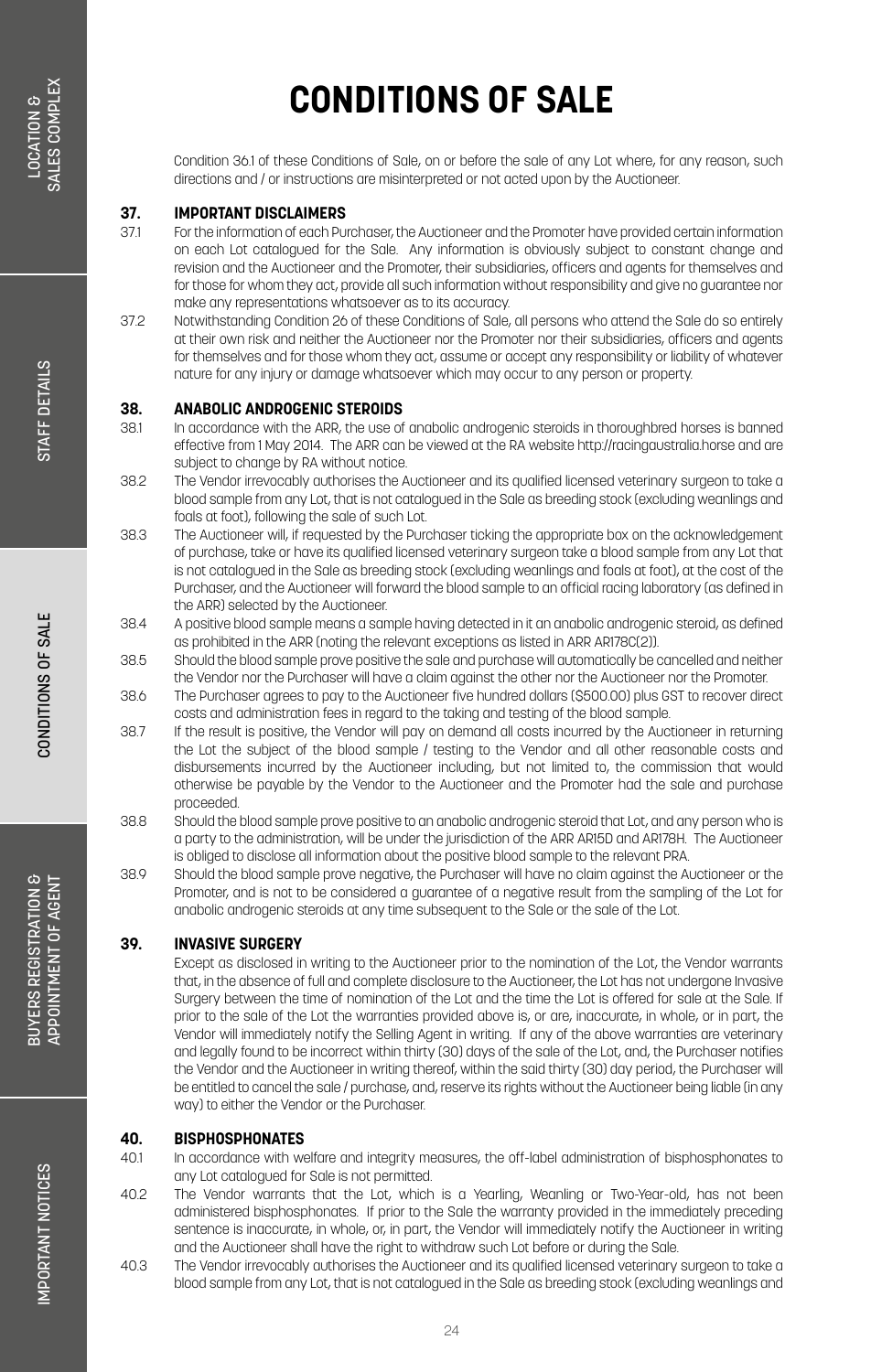# **STAFF DETAILS** STAFF DETAILS

## **CONDITIONS OF SALE**

foals at foot), following the sale of such Lot.

- 40.4 The Auctioneer will, if requested by the Purchaser via an Elective Testing for Bisphosphonates Request Form received within twenty-four (24) hours after the date of sale of the Lot, take or have its qualified licensed veterinary surgeon take a blood sample from any Lot that is not catalogued in the Sale as breeding stock (excluding weanlings and foals at foot), at the cost of the Purchaser, and the Auctioneer will forward the blood sample to an official racing laboratory (as defined in the ARR) selected by the Auctioneer.
- 40.5 If the Auctioneer receives the request for elective testing for bisphosphonates after the Lot has departed the Complex, the Purchaser shall not have the right to have the elective testing for bisphosphonates conducted.
- 40.6 A positive blood sample means a sample having detected in it the presence of bisphosphonates.<br>40.7 Should the blood sample prove positive the Durchaser shall be entitled to cancel the sale by
- 40.7 Should the blood sample prove positive the Purchaser shall be entitled to cancel the sale by notice in writing to the Auctioneer within twenty-four (24) hours (from the time of such positive result being notified) and neither the Vendor nor the Purchaser will have a claim against the other nor the Auctioneer nor the Promoter.
- 40.8 The Purchaser agrees to pay to the Auctioneer five hundred dollars (\$500.00) plus GST to recover direct costs and administration fees in regard to the taking and testing of the blood sample for bisphosphonates.
- 40.9 If the result is positive and sale cancelled by the Purchaser, the Vendor will pay on demand all costs incurred by the Auctioneer in returning the Lot the subject of the blood sample / testing to the Vendor and all other reasonable costs and disbursements incurred by the Auctioneer including, but not limited to, the commission that would otherwise be payable by the Vendor to the Auctioneer and the Promoter had the sale and purchase proceeded.
- 40.10 Should the blood sample prove negative, the Purchaser will have no claim against the Auctioneer or the Promoter, and is not to be considered a guarantee of a negative result from the sampling of the Lot for bisphosphonates at any time subsequent to the Sale or the sale of the Lot.
- 40.11 If any Lot is sold by the Auctioneer after the Lot's departure from the Complex, the Purchaser shall not have the right to request elective testing for bisphosphonates.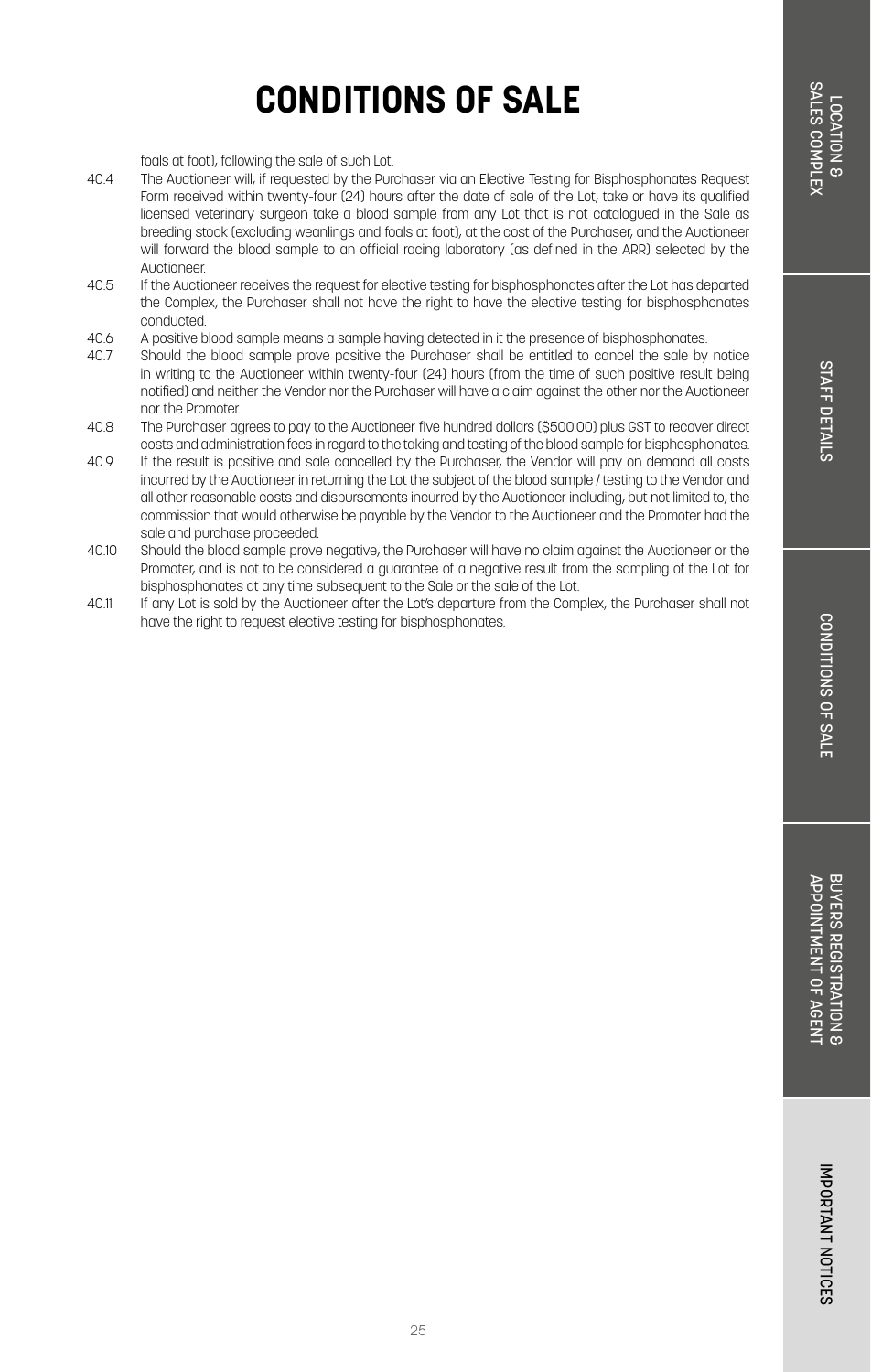



### **JUNE ONLINE SALE**

Entries Close 8 Jun | Preview 11 Jun Bidding: 13-16 Jun

### **JULY ONLINE SALE**

Entries Close 29 Jun | Preview 2 Jul Bidding: 4-7 Jul

### **AUGUST ONLINE SALE**

Entries Close 27 Jul | Preview 30 Jul Bidding: 1-4 Aug

### **SEPTEMBER ONLINE SALE**

Entries Close 31 Aug | Preview 3 Sep Bidding: 5-8 Sep

### **OCTOBER ONLINE SALE**

Entries close 28 Sep | Preview 1 Oct Bidding: 3-6 Oct

### **NOVEMBER ONLINE SALE**

Entries Close 26 Oct | Preview 29 Oct Bidding: 31 Oct–3 Nov

### **DECEMBER ONLINE SALE**

Entries Close 30 Nov | Preview 3 Dec Bidding: 5- 8 Dec

PROVISIONAL DATES AT TIME OF PRINT – SUBJECT TO CHANGE

### www.magicmillions.online

E info@magicmillions.com.au T 07 5504 1200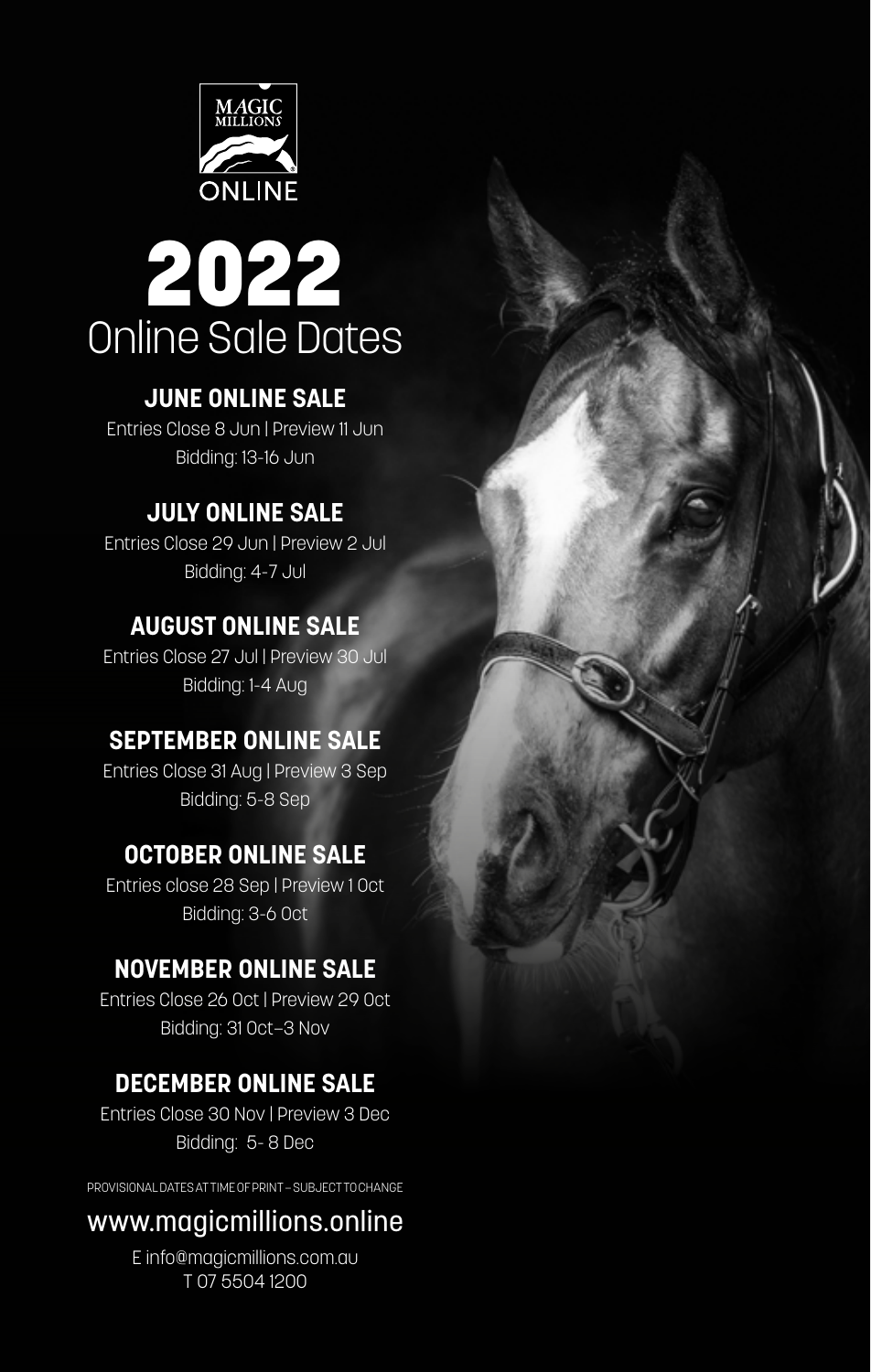#### **ISSUE OF PASS OUTS**

Horses will not be released from the sales grounds unless the acknowledgement of purchase docket is presented at the sales day office by the purchaser or their agent (presentation of dockets by float drivers will not be accepted). It is regarded as a serious offence for any person to handle or move a horse without first having obtained a Pass Out slip.

### **NOTICE RE: HORSE TRANSPORT**

The Auctioneer would appreciate the co–operation of all Purchasers in arranging the removal of horses purchased immediately after the Sale. Pass Out slips are available at the Sale Office and notice is given to all Transport Operators, that the Pass Out slips must be completed before delivery will be given. Should any horse be handled or moved without the Pass Out slip having first been issued, that person will be held responsible for any injury or loss that may arise.

Accredited members of the Auctioneer's Staff must be provided access to check identification of all horses at the Loading Ramps.

### **REGISTRAR OF RACEHORSES**

#### **NAMING OF HORSES**

The Australian Rules of Racing make it compulsory for all horses to be registered and the Thoroughbred Identification Card issued prior to a horse trialling or being nominated for a race.

To prevent a last minute rush, please lodge the Foal Identification Card and the application for registration as soon as possible.

#### **TRANSFER OF OWNERSHIP**

A purchaser will be provided with the relevant Racing Australia Transfer of Ownership form following the sale, stamped by Magic Millions as an Approved Auctioneer, on behalf of outgoing owners. It is the new owners' responsibility to complete (New Owner Details section) and submit this document along with the required payment to the Registrar of Racehorses within the Racing Australia prescribed deadline.

- Registrar of Racehorses

We recommend all owners register to use the new Racing Australia online portal at myhorseracing.horse

For Information regarding Registration/Naming of your Lot contact The Registrar of Racehorses, a division of Racing Australia Pty Ltd, Level 11, 51 Druitt Street, Sydney NSW 2000

T: (02) 9551 7505 E: registration@racingaustralia.horse W: www.racingaustralia.horse



Website: www.eiaf.com.au - Email: admin@eiaf.com.au Office: +61 2 8817 0300 - Mobile: +61 417 293 747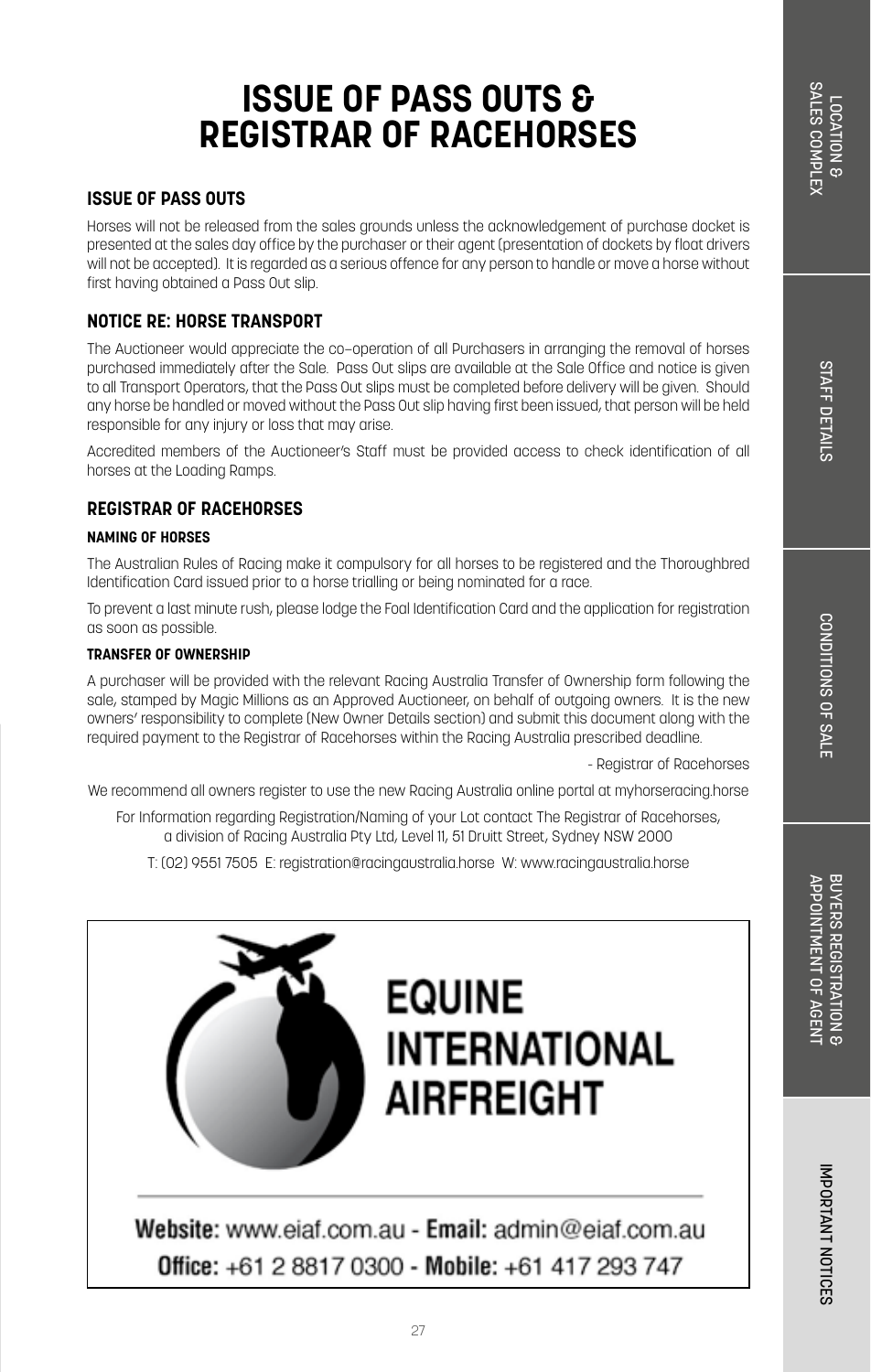## **MAGIC MILLIONS SALES COMPLEX HEALTH & SAFETY ENTRY CONDITIONS**

### **1. GENERAL CONDITIONS**

Each person entering the Complex does so entirely at their own risk and accepts, acknowledges and agrees as to the following:

- 1.1 horses can be dangerous, accidents can happen and cause injury to person and property;
- 1.2 the conduct of a Sale at the Complex can involve equipment and machinery which could be dangerous and cause injury to person and property;
- 1.3 to abide by all Magic Millions Policies, Rules and Regulations as to their right to enter and remain on the Complex;
- 1.4 he / she may be removed from the Complex if inebriated or affected by drugs or alcohol or act in an abusive, anti-social, threatening or violent manner, or, breaches these Entry Conditions, without compensation of any kind;
- 1.5 he / she should seek independent legal advice as to liability for injury to person and property suffered on the Complex and any indemnity given by him or her as referred to in these Entry Conditions;
- 1.6 to not bring animals, food, objectionable material, dangerous items or weapons, alcoholic beverages, commercial photography or visual reproductive or oral recording equipment (unless authorised), or drugs onto the Complex and each person entering the Complex irrevocably authorises the Auctioneer and the Promoter to inspect all belongings and confiscate (or destroy alcohol beverages or drugs) all such items without being liable to return the same or pay compensation;
- 1.7 guarantee that he / she is fifteen (15) years or over, or, if younger, Magic Millions highly recommends that he / she will be accompanied at all times by an adult;
- 1.8 to only bring a pram for an infant or child at his / her risk;
- 1.9 guarantee that he / she is not suffering from, showing symptoms of, or is aware of the likelihood that he / she is suffering from any infectious disease or illness and, if so, will disclose this prior to entry to the Auctioneer and the Promoter who, in their discretion, may refuse entry to the Complex or remove any such person from the Complex without being liable to pay compensation;
- 1.10 ensure that he / she complies strictly with the requirements of all authorities, government departments and regulators as regards employment of its employees and staff including, but not limited to, children under the age of fifteen (15) years and to ensure that such employment of children under the age of fifteen (15) years does not require them to perform work that may be harmful to their health and safety or that compromises their mental, moral or social welfare.

### **2. NO INTERFERENCE**

Any person entering the Complex must not feed, pat or touch a horse or attempt to do so, other than in the presence of the controller of the horse and with the controller's permission.

### **3. INDEMNITY AND RELEASE**

Each person on the Complex accepts full responsibility for any harm or injury whatsoever that may be incurred or suffered by him / her / and any employee of theirs (and any child under the age of fifteen (15) years accompanying him / her) whilst on the Complex and expressly agrees to indemnify and save harmless Magic Millions against any claim, action, proceeding or legal process of any kind whatsoever which may be brought by him / her or on behalf of him / her or his / her estate arising out of or connected in anyway with his / her attendance at the Complex with any such person accompanying him / her. To the extent permitted by law, each person entering the Complex (on behalf of himself / and any employee of theirs and any child under the age of fifteen (15) years accompanying him / her) waives all rights, claims and actions which he or she has now or could have in the future against the Auctioneer or the Promoter, their directors, shareholders, partners, equity holders, officers, consultants, employees, agents, contractors and any other person or party involved in any way with the Complex ("the Released Parties") from any personal injury, death (including wrongful death), property damage or loss of any nature whatsoever sustained by him or her as a result of him or her being transported to or from the Complex or attendance at the Complex with the exception of any gross negligence on the part of the Released Parties and releases and indemnifies the Released Parties with respect thereto.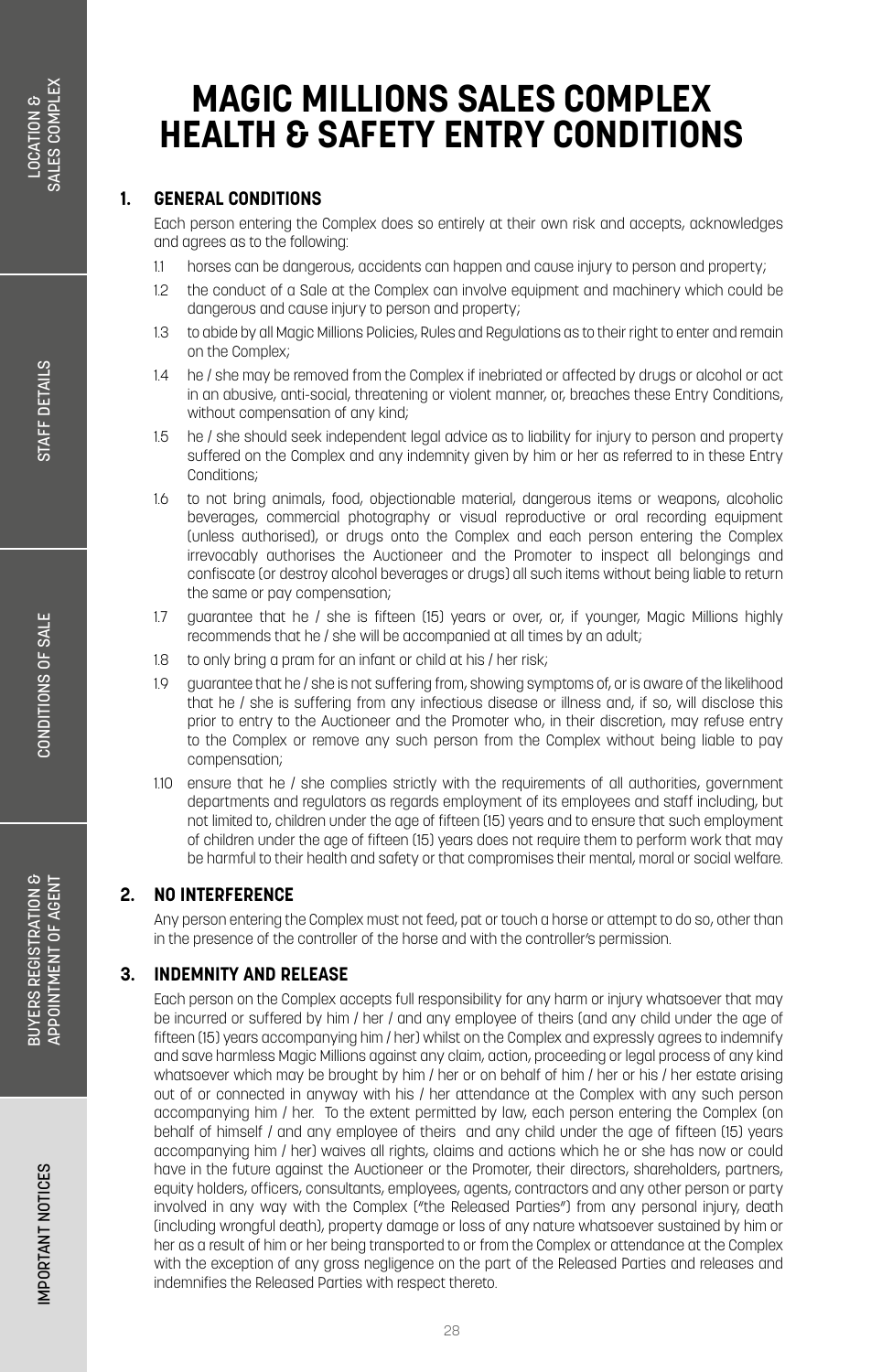CONDITIONS OF SALE

BUYERS REGISTRATION & APPOINTMENT OF AGENT

APPOINTMENT OF AGENT BUYERS REGISTRATION 8

### **4. NO SMOKING**

Legislation ("the Non-Smoking Legislation") has been passed with the object of improving the health of members of the public by reducing their exposure to tobacco and other smoking products. Smoking is prohibited in or near the Complex except in the specifically designated approved smoking area at the rear of the auctioneering auditorium on the Complex.

#### **5. NO FLAMMABLES**

No flammable or inflammable liquids or solids are allowed on the Complex. Each must not ignite or use fires and flames, or bring to or use at the Complex, barbeques, gas bottles or other flammable liquids or solids.

### **6. USE OF LIKENESS**

Each person attending the Complex acknowledges that their name, image and likeness is likely to be photographed or recorded in any form of media including, but not limited to, video, audio and still recording ("the Images") and agrees that perpetual use may be made, by the Auctioneer and the Promoter, free of charge of the Images and waives on an irrevocable basis all rights to object to such recording, printing and broadcasting of Images in any media and grants a royalty free licence to the Promoter to use his / her Images and likeness in relation to any marketing and advertising materials, in any live or recorded television or other media or in any form of reproduction associated in whole or part of the Complex.

#### **7. PRIVACY**

Each person entering the Complex accepts, acknowledges and agrees that the Auctioneer and the Promoter collect information that may be personal to a person which must be provided to the relevant authorities and its members, and, in some cases, legal enforcement and government bodies and agencies and third parties that may have an interest, direct or otherwise, in a person entering the Complex. Accordingly, each person entering the Complex irrevocably authorises the Auctioneer and the Promoter (and their associated entities) to release personal information relating to each person entering the Complex as anticipated above.

#### **8. PARKING**

No vehicular parking will be provided at the Complex, except by invitation of the Promoter. NOTE: Patrons may park only in approved and designated parking areas and zones adjacent to the Complex.

By order of the Managing Director Barry Bowditch. Subject to change.

#### **Magic Millions Sales Complex Enquiries**

Gold Coast, QLD: Tim Wurth M 0405 412 519 Morphettville, SA: Wendy Cubitt M 0410 683 465 Swan Valley, WA: David Houston M 0408 609 994

## **EQUINE WELFARE OFFICER**

Magic Millions prides itself as a thoroughbred auction house with world-leading standards. The welfare of all horses offered through Magic Millions Sales is an issue of paramount importance and our objective is to protect and promote the highest equine welfare standards at all times, as a horse passes through different ownership and stages of the thoroughbred life cycle.

To support this commitment we have appointed a dedicated Equine Welfare Officer for each thoroughbred sale.

Should you wish to discuss and/or report any equine welfare matter in respect of Magic Millions Sales, we invite you to contact the below officer.

All enquiries will be attended to promptly and addressed in the strictest of confidence.

Kylie Adair

T (07) 5504 1226 M 0416 515 247

E kylie@magicmillions.com.au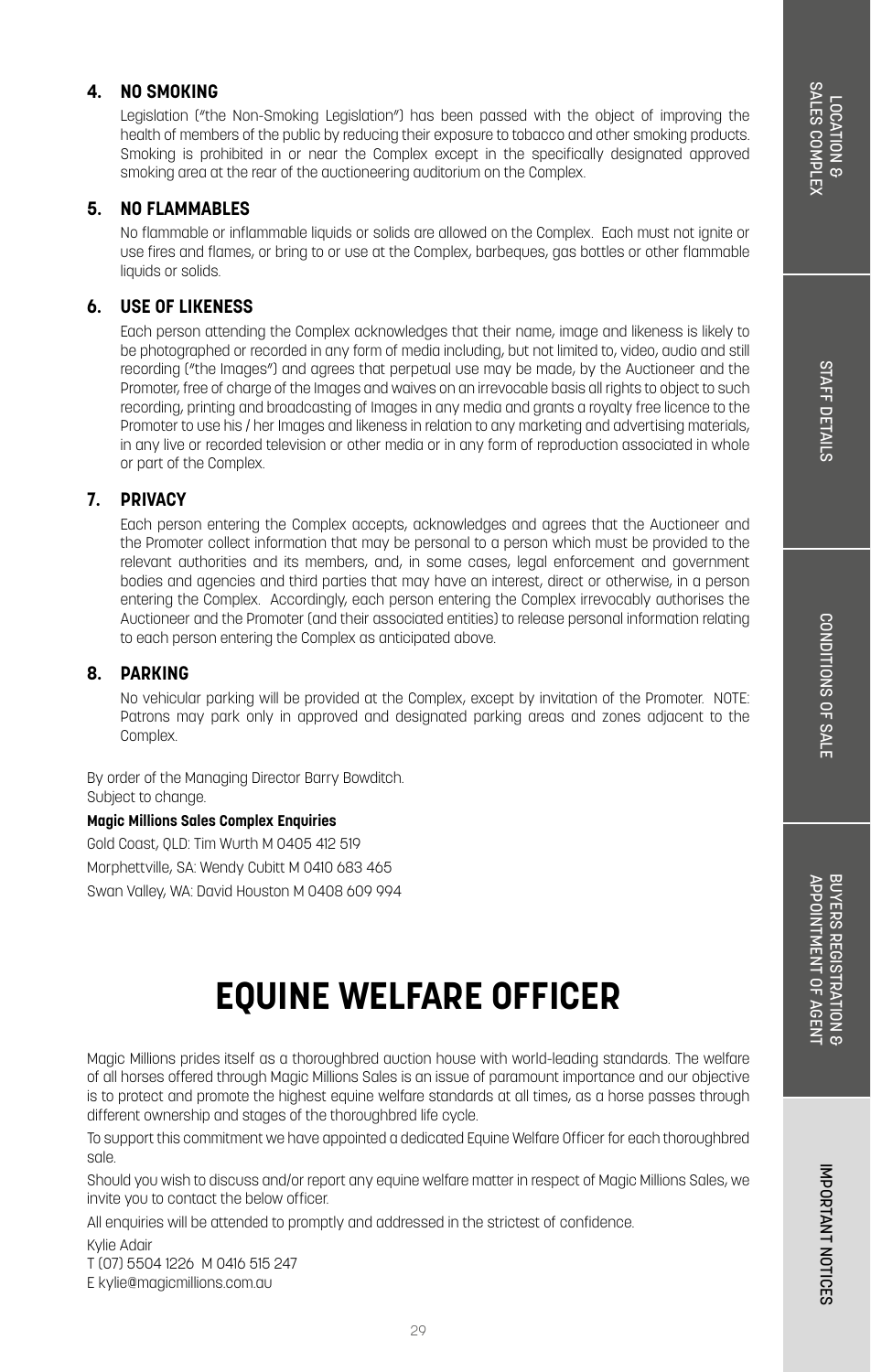Purchasers at Magic Millions Sales will have the option to request post-sale blood testing of their purchase(s) to be analysed for the presence of bisphosphonates.

In accordance with welfare and integrity measures the off-label administration of bisphosphonates to younger horses is not permitted under the Conditions of Nomination.

Blood sampling is limited to any horse sold that is not catalogued in the Sale as breeding stock (excluding weanlings and foals at foot).

To request post-sale sampling for bisphosphonates, purchasers must provide such instruction on the day of purchase to the Magic Millions Sales Day Office, by completing the 'Elective Testing for Bisphosphonates' request form. The cost of collection and analysis will be \$550 (inc GST) per horse tested.

Should the blood sample prove positive to the presence of bisphosphonates, the Purchaser will have the right to cancel the sale (refer to Condition 40 in the Conditions of Sale).

This service will not be available for any horse sold by Magic Millions following their departure from the sales complex, or if the request for testing is received after the horse has left the complex.

For enquiries in relation to post-sale sampling for bisphosphonates, please contact:

Kylie Adair

T (07) 5504 1226 M 0416 515 247 E kylie@magicmillions.com.au

# Select your insurance on reputation.

**VISIT US IN THE SALES DAY OFFICE, TICK 'YES' TO INSURANCE ON PURCHASE OR CALL SARA RYMAN ON 0417 277 464.**

### **magicmillionsinsurance.com (02) 8913 1650**

Magic Millions Insurance Brokers Pty Ltd



A Subsidiary Company of HQ Insurance Pty Ltd | ASF Licence 235666 | ABN 12 107 459 290 | AFS Licence 305391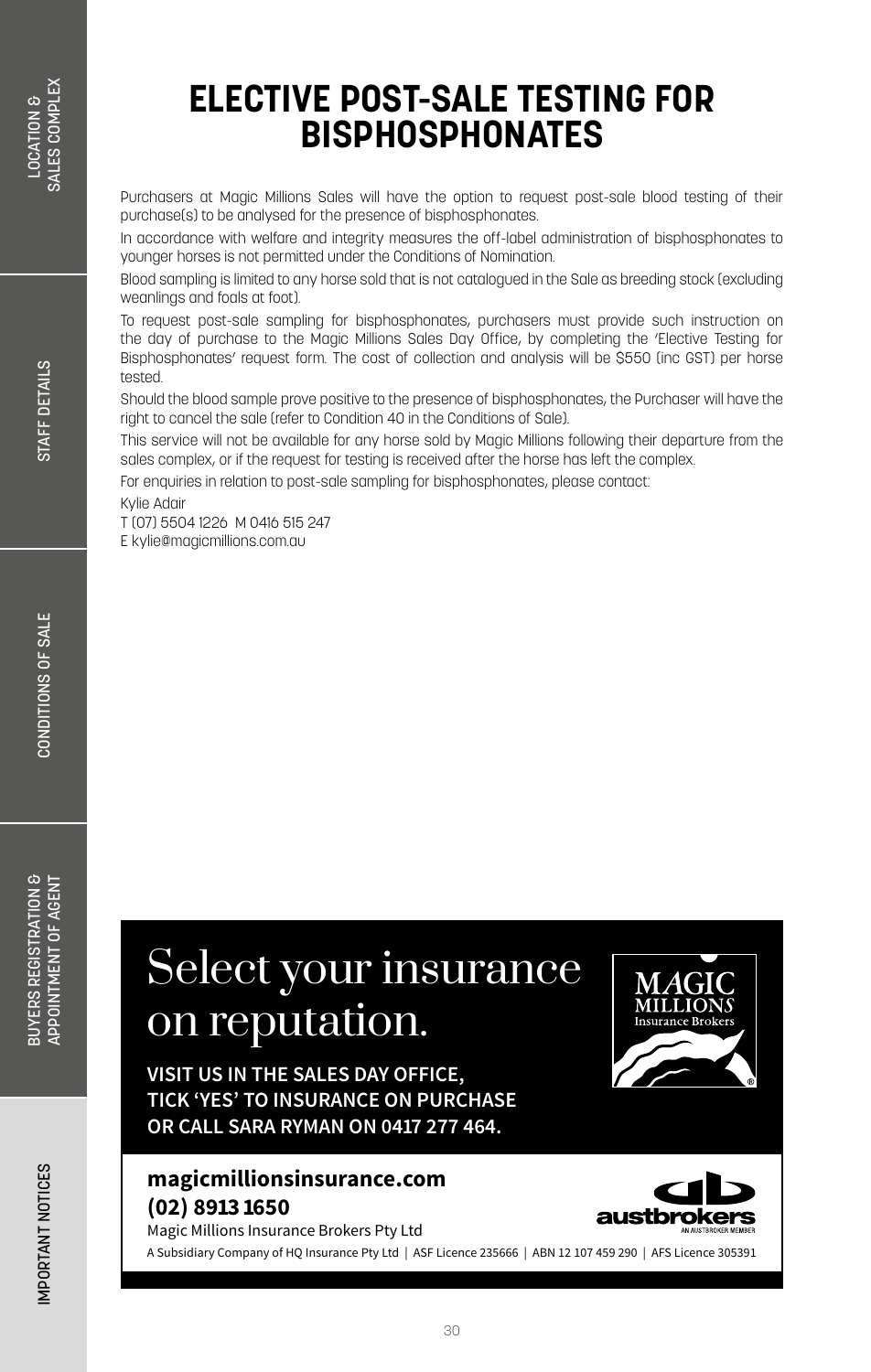CONDITIONS OF SALE

- 1 Please refer to Condition 19 of the Conditions of Sale in the front of this catalogue.
- 2. The Purchaser may request at their cost a post sale upper respiratory laryngoscopic evaluation (excluding the trachea) of the lot (i.e. scoping).
- 3. The examination will be carried out on the Auctioneer's sales complex by a nominated and approved veterinary surgeon. Please note this examination must be conducted prior to the lot being removed from the Auctioneer's sales complex and within 24 (twenty–four) hours from the fall of the hammer.
- 4. Upon signing the Acknowledgement of Purchase slip for the purchase of the lot, the Purchaser will be asked in the sales auditorium whether or not he/she requires the lot to be scoped and to mark the Acknowledgement of Purchase slip accordingly. Arrangements will then be made for the scoping to take place.
- 5. The cost of scoping will be charged to the Purchaser's account and will be due for settlement along with the cost of the lot and any other charges.
- 6. The issue of Pass Out slips can be arranged prior to scoping, but will not be given to the consignee until scoping has been completed.
- 7. The scoping process will be under the control of the Scoping Supervisor who will be located in the sale office. Any enquiries regarding scoping should be directed to the Scoping Supervisor. The veterinary surgeons will report results of their examinations back to the Scoping Supervisor.
- 8. Should the lot fail the examination, both the Purchaser and Vendor will be notified. The Purchaser then has the right to give notice of termination of the sale and must confirm this either verbally or in writing to the Auctioneer within 48 (forty–eight) hours of the fall of the hammer. There is provision for arbitration by up to three (3) veterinary surgeons appointed by the Auctioneer. Please refer to Condition 19.5 in the Conditions of Sale.
- 9. Subject to the Conditions of Sale, the Auctioneer or the Vendor undertake no liability in respect of the lot during the scoping process or at any other time. Please refer to Condition 4 in the Conditions of Sale.

BUYERS REGISTRATION & APPOINTMENT OF AGENT

APPOINTMENT OF AGENT BUYERS REGISTRATION 8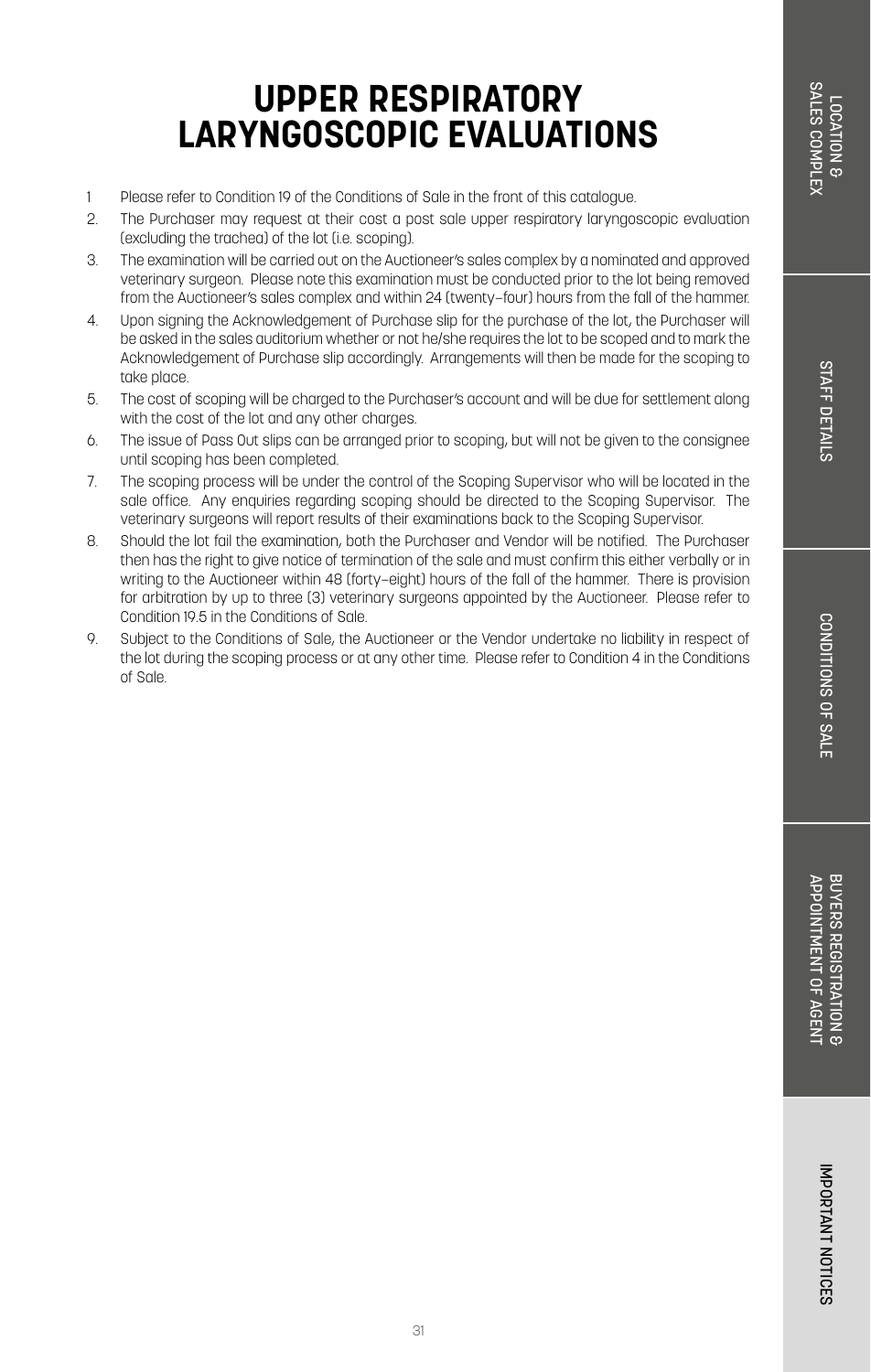### **BE SURE TO EXAMINE HORSES AND READ THE CONDITIONS OF SALE PRIOR TO BIDDING**

### **CATALOGUING**

Stock in this Sale have been catalogued on the basis of their apparent saleability. No warranty as to their soundness is either given or implied.

### **INSPECTIONS**

Act in your own best interests. Prior to the Sale engage an appropriately qualified person to inspect any lot(s) upon which you intend to bid and be guided by that opinion. The Auctioneer can advise as to the names of Veterinarians expected to attend the Sale.

### **ENTRY TO SALES COMPLEX**

All persons attending the Sale or entering the Sales Complex shall do so at their own risk, and the Auctioneer shall not in any way be liable or responsible for any accident whatsoever or howsoever caused.

### **PURCHASE THROUGH AN AGENT**

All prospective Purchasers who wish to charge their purchases through a recognised Bloodstock Agent or Stock & Station Agent must produce a letter of authority prior to the commencement of the Sale, otherwise the Lot must be paid for in full before delivery will be given.

### **ANNOUNCEMENTS**

To avoid making costly errors, please pay close attention to all announcements made by the Auctioneer, especially concerning horses on which you intend to bid.

### **ACKNOWLEDGEMENT OF PURCHASE**

After making the final bid on a Lot, you will be required to complete and sign an Acknowledgement of Purchase Form. Be sure to confirm the correct Lot Number and Price before you sign. Please print your name and address clearly, since this document is used for Certificate transfer, invoicing and in publishing results.

### **CARE OF HORSES**

You are reminded that the Purchaser assumes all risk and responsibility for the Lot from the fall of the hammer.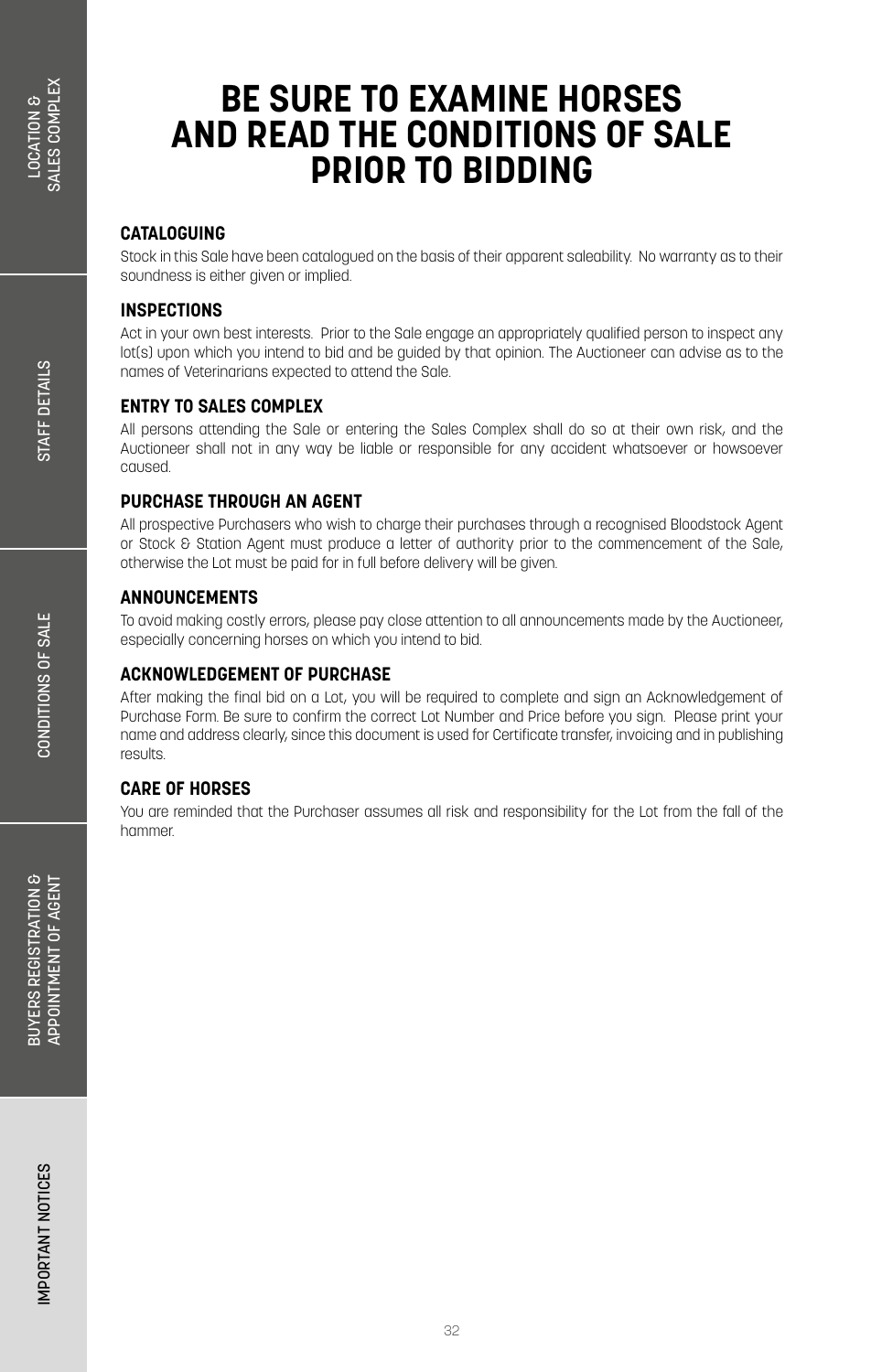# **STAFF DETAILS** STAFF DETAILS

IMPORTANT NOTICES

IMPORTANT NOTICES

## **PAYMENT**

### **PAYMENT BY CHEQUE**

Purchasers should note that unless arrangements have been made prior to this Sale, release of Lot(s) may be withheld until cheques are cleared.

#### **CREDIT CARD PAYMENTS**

A surcharge of 0.8% will apply on all payments made by Mastercard or Visa. A surcharge of 2.25% will apply to all payments made by American Express. Diners Club is not acceped.

#### **BUYER REGISTRATION**

In order to bid on a horse it will be necessary to complete the Buyer Registration form, in this catalogue, prior to the commencement of this Sale. You will then be issued with a buyer code on Sale day.

#### **TERMS OF PAYMENT**

Settlement terms are cash or bank cheque within one (1) hour of purchase. All payments must be made in Australian Dollars. Should a Purchaser desire other terms, arrangements must be made with, and accepted by the Auctioneer prior to the Sale commencement. Purchasers should not assume that arrangements made at a previous Sale will automatically apply to this Sale. All enquiries regarding terms of payment should be directed to Mark Schofield of our Accounts Department, telephone: (07) 5504 1206.

### **AGENTS**

We wish to point out to you, in your own interests, the position of a bidder at Auction who purchases on behalf of another party.

When the bidder discloses his/her Principal after purchase, we stress that unless the Auctioneer approves the agency arrangement prior to the auction, the highest bidder remains personally liable for the full purchase price and any liquidated damages which may be incurred pursuant to the Conditions Of Sale.

If the account is sent to the Principal, who defaults, then responsibility for payment remains with the person purchasing the Lot in the sale ring. In some cases Agents purchase horses with the later intention of finding a Principal. Before making purchases Agents should appreciate their liability for payment in the terms of the Conditions Of Sale. Terms of payment will be strictly enforced.

Where a Principal wishes to appoint an Agent prior to purchasing, an "Appointment Of Agent" form, as provided in this catalogue, should be submitted to and accepted by the Auctioneer prior to Sale.

## **ELECTRONIC FUNDS TRANSFER**

For purchasers intending to use electronic funds transfer, our account details are as follows:

| Account Name:   | Magic Millions Sales Pty Limited - Current Account |
|-----------------|----------------------------------------------------|
| Bank:           | AN7 Bank                                           |
| Branch:         | 3171 Surfers Paradise Blvd, Gold Coast, Queensland |
| Branch Number:  | 014 704                                            |
| Account Number: | 3538 07627                                         |
| Swift Code:     | AN7BAU3M                                           |

IF TRANSMITTING FUNDS, PLEASE ENSURE A COPY OF THE RECEIPT & LOT/S BEING PAID FOR ARE FAXED THROUGH TO OUR HEAD OFFICE ON (07) 5531 6888 OR EMAILED TO lilian@magicmillions.com.au